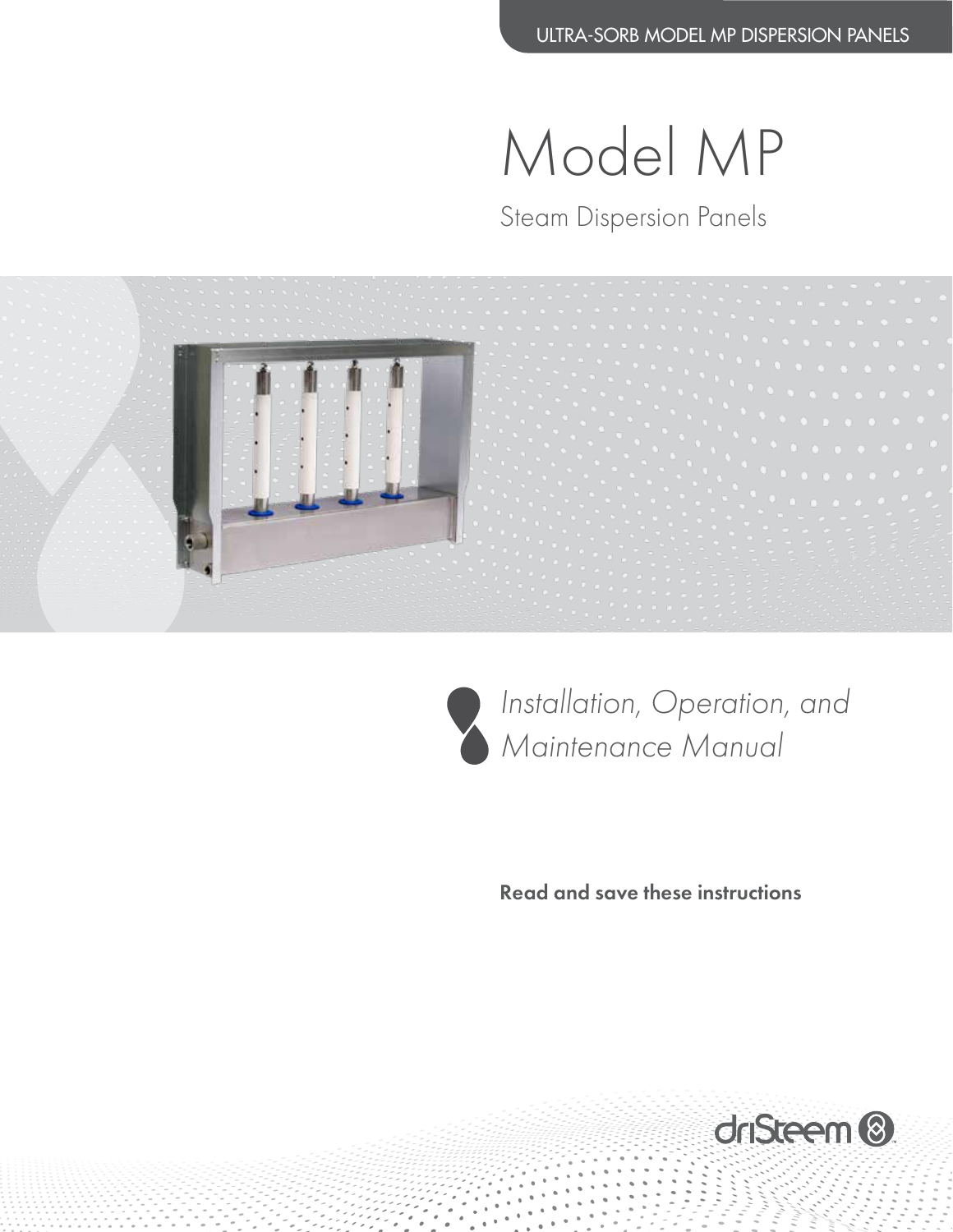# Table of contents

| Supply and drain connections and dimensions 6              |  |
|------------------------------------------------------------|--|
|                                                            |  |
|                                                            |  |
|                                                            |  |
|                                                            |  |
|                                                            |  |
|                                                            |  |
|                                                            |  |
|                                                            |  |
|                                                            |  |
|                                                            |  |
| Placement upstream from an elbow or duct split 12          |  |
|                                                            |  |
|                                                            |  |
|                                                            |  |
|                                                            |  |
|                                                            |  |
| Piping from a pressurized steam application. 16            |  |
|                                                            |  |
|                                                            |  |
| Piping from a non-electrode-type evaporative humidifier 18 |  |
| Steam from an electrode-type evaporative humidifier19      |  |
|                                                            |  |
|                                                            |  |
|                                                            |  |
|                                                            |  |
|                                                            |  |
|                                                            |  |
|                                                            |  |
|                                                            |  |
| Steam traps on main steam supply 24                        |  |
|                                                            |  |
|                                                            |  |
| Replacing Ultra-sorb Model MP dispersion tubes. 25         |  |
|                                                            |  |
|                                                            |  |
|                                                            |  |

## **A** WARNING

## Hot surface hazard

Steam humidification systems have extremely hot surfaces.

To avoid burns, allow humidifier, steam pipes, and dispersion assemblies to cool before touching any part of the system.

### ATTENTION INSTALLER

Read this manual before installing. Leave manual with product owner.

## DriSteem Technical Support

- technical.support@dristeem.com
- 800-328-4447
- dristeem.com/technical-support

Ì.

Ĩ,

ξ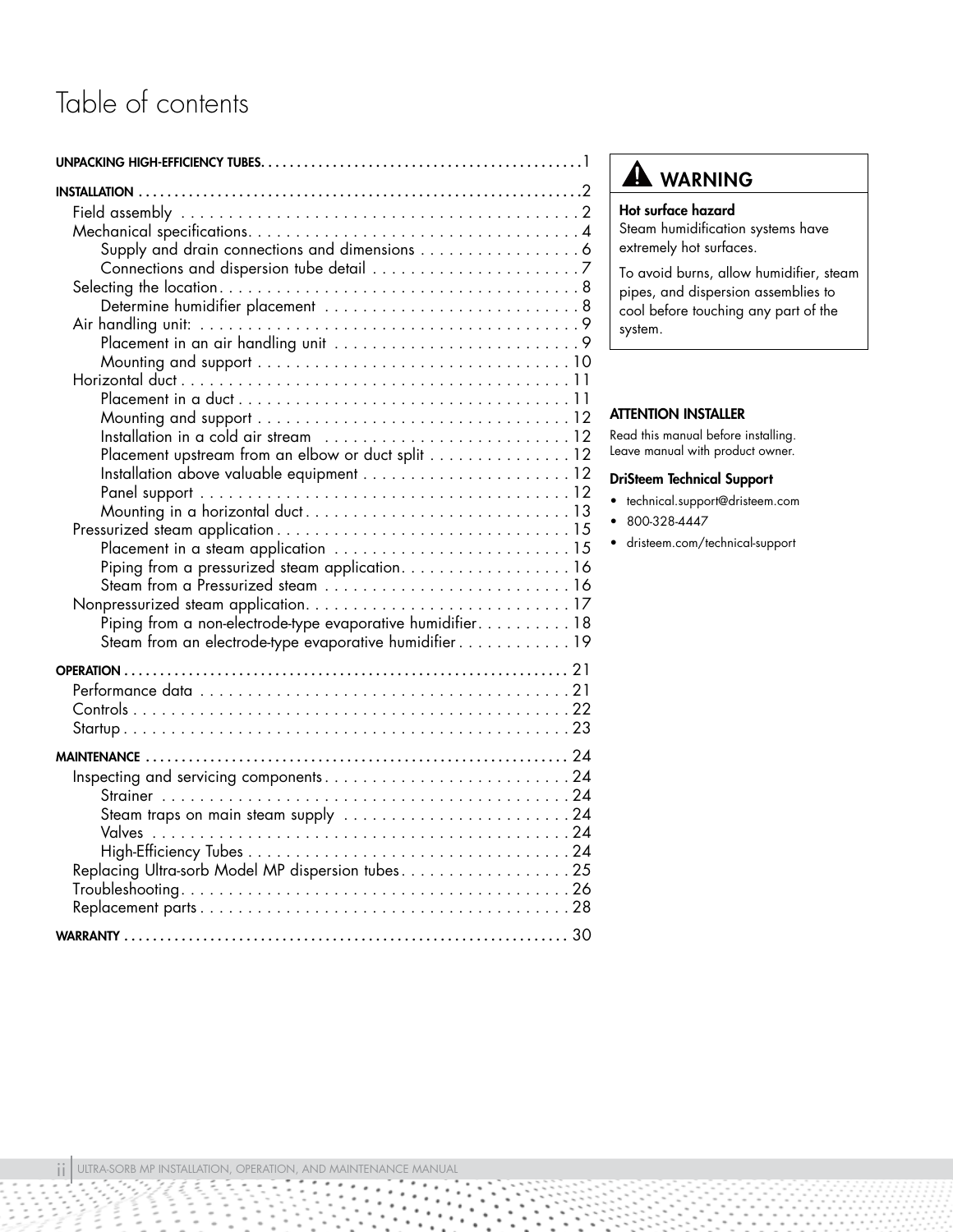# <span id="page-2-0"></span>Unpacking High-Efficiency Tubes

NOTE: If you have an Ultra-sorb without High-efficiency dispersion tubes (noninsulated tubes), please skip to the next page.

### **UNPACKING**

- Remove the dispersion assembly from the shipping container; be careful not to damage the PVDF insulating material on the dispersion tubes.
- Some dispersion panels are shipped unassembled. Do not lay High-Efficiency Tubes across or under anything that could compress or damage the insulating material. Compressed insulating material has a reduced R-value.
- Before start-up, remove the clear poly film covering the insulation by tearing it along the perforation. Do not use a knife or sharp object to remove the poly film.

### High-efficiency tube option

Dispersion assemblies with the High-Efficiency Tube option are designed to produce significantly less dispersion-generated condensate and airstream heat gain, which reduces wasted energy by up to 85%.

## CAUTION Remove clear poly film; do not remove white PVDF insulation. High-efficiency tubes are sleeved in clear poly film for protection during, shipping, and installation. Leave the clear poly film on until installation is complete. Remove and discard the clear poly film before start-up by tearing it along the perforations. Do not remove the white PVDF insulation. • Keep flame away from the insulation to avoid damage. • PVDF is resistant to UV light. UV-C light from germicidal lamps will not cause the insulating material to degrade. • Do not tighten mounting clamps or fasteners to any part of the dispersion tube.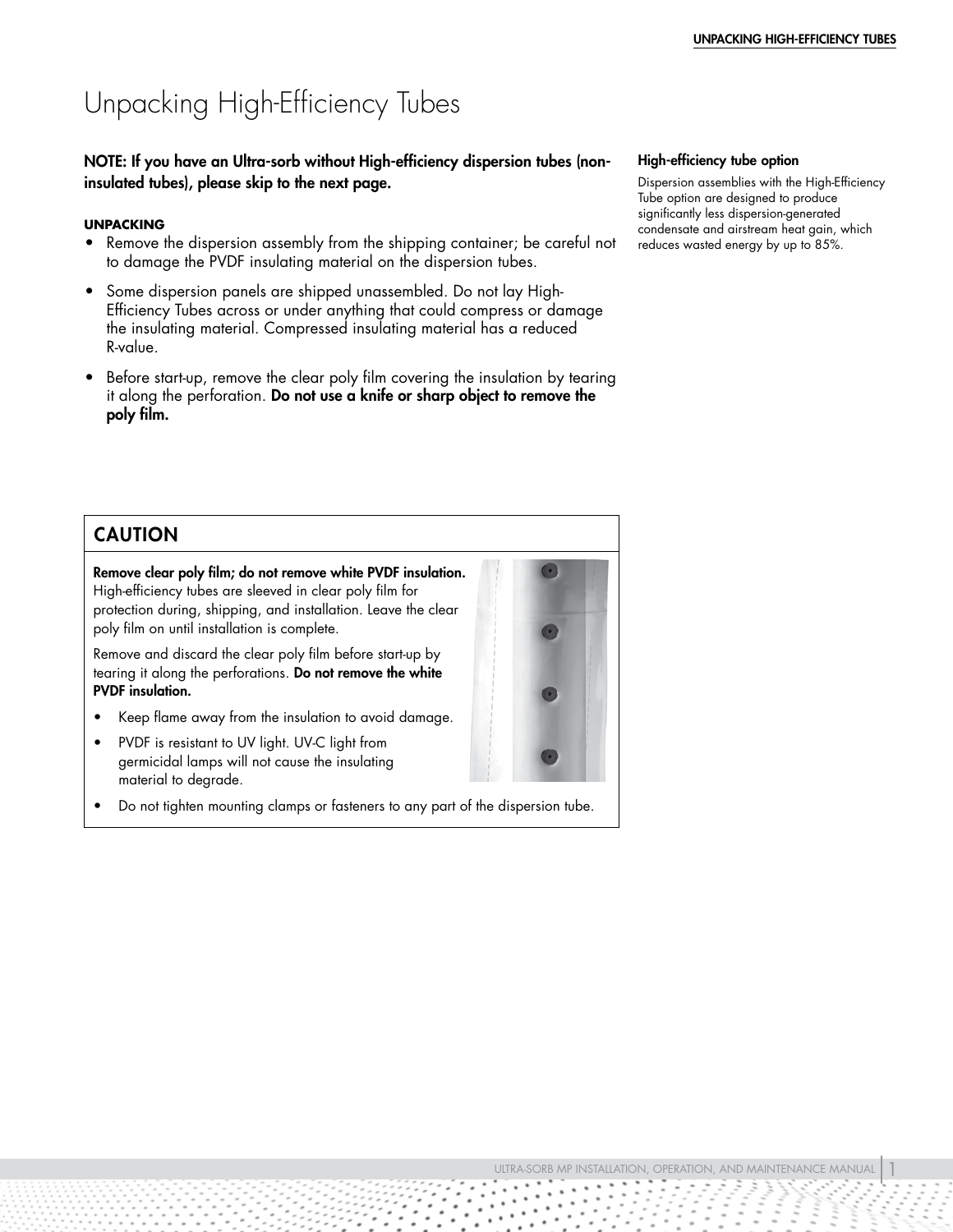## <span id="page-3-0"></span>Field assembly

Note: These assembly instructions are for Ultra-sorb Model MP panels shipped unassembled by request or as required. Panels with unit height more than 93" (2360 mm) are shipped unassembled.

## **LAY OUT THE PANEL COMPONENTS**

Place the panel components on a large, flat working surface.

## **ATTACH THE TOP FRAME ASSEMBLY**

Span the flanges with the top frame assembly. Align the locating pins on the flanges and top frame, and insert screws.

## **TIGHTEN THE FLANGE LOCKNUTS**

Torque the eight flange locknuts to 16 ft-lb (22 N-m) at 100 rpm maximum using a 7/16" deep-well socket.

### **INSTALL THE DISPERSION TUBES**

Note: Do not remove the poly film from the dispersion tubes until after the panel is installed.

#### **FIGURE 2-1: ULTRA-SORB MODEL MP COMPONENTS**



| Table $2-1$ :<br>Ultra-sorb Model MP components |        |  |  |  |
|-------------------------------------------------|--------|--|--|--|
| Component                                       | Qty.   |  |  |  |
| Header assembly                                 |        |  |  |  |
| Dispersion tubes                                | Varies |  |  |  |
| Top frame assembly                              |        |  |  |  |
| Side flanges                                    | 2      |  |  |  |
| Screws                                          | Varies |  |  |  |
| Flange locknuts                                 | 8      |  |  |  |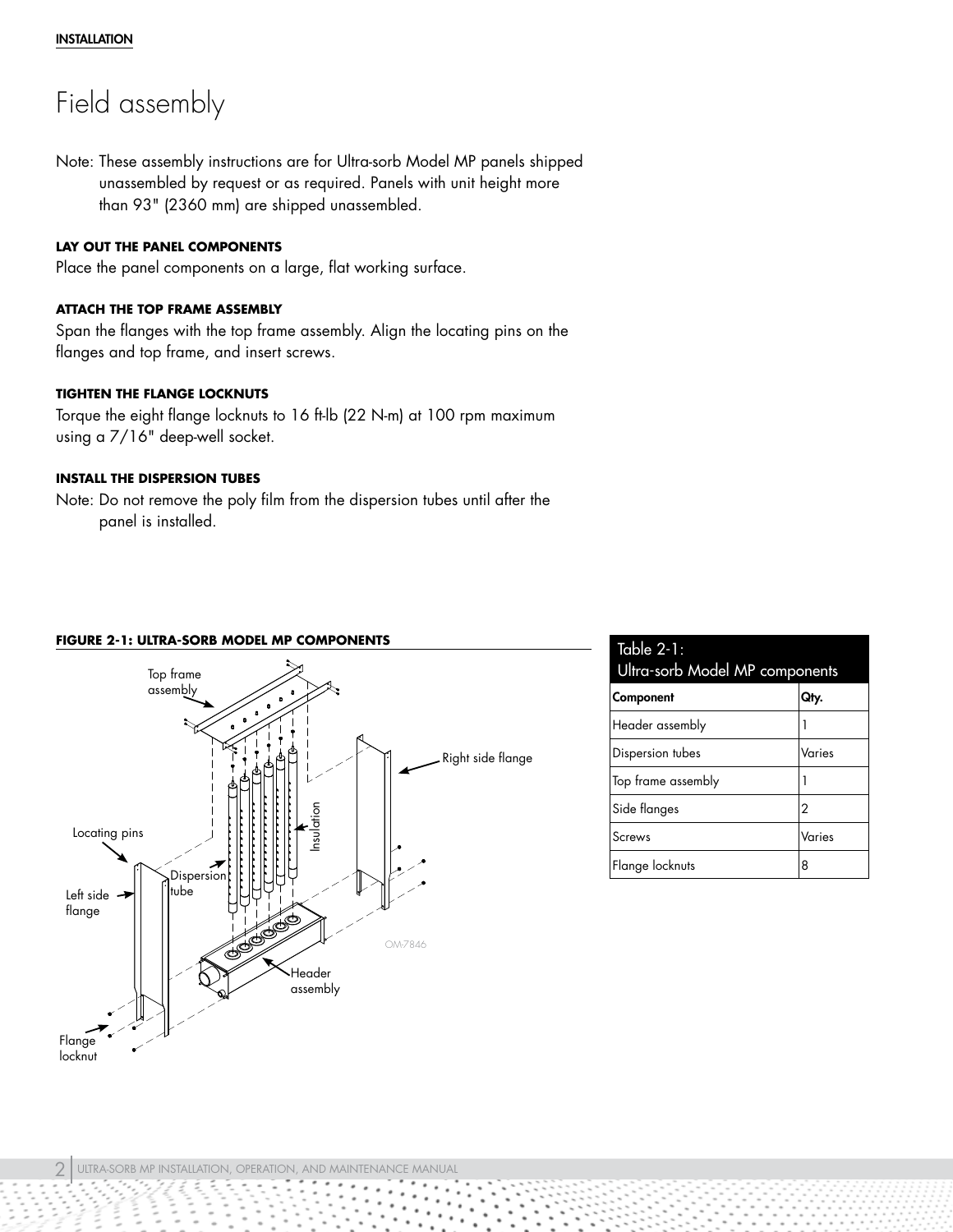## Field assembly

### <span id="page-4-0"></span>**INSERT DISPERSION TUBES INTO AN UNASSEMBLED ULTRA-SORB PANEL**

If the Ultra-sorb Model MP panel was shipped unassembled, the dispersion tubes need to be inserted into the panel.

Note: Use soapy water to lubricate end of tubes where inserted into rubber grommet.

- 1. Insert tube into rubber grommet at panel header, with open end at bottom. Insert at a slight angle to not interfere with top frame of Ultra-sorb panel.
- 2. Press downward on tube so to clear stud at top of tube. Align tube with rivet nut on top of the header.
- 3. Once aligned, turn the tube three full rotations into rivet nut for proper engagement.
- 4. Turn the tube backwards so that the steam tubelets face the next tube, perpendicular to air flow. Face the lowest tubelet of each tube in the same direction so the facing tubelets are at staggered heights.
- 5. Tighten the locknut down to the top header to 10 in-lbs (1.13 N-m). Note: If the rivet nut pulls through, add a 1/4"-20 nut on each side of the top flange to secure the tube.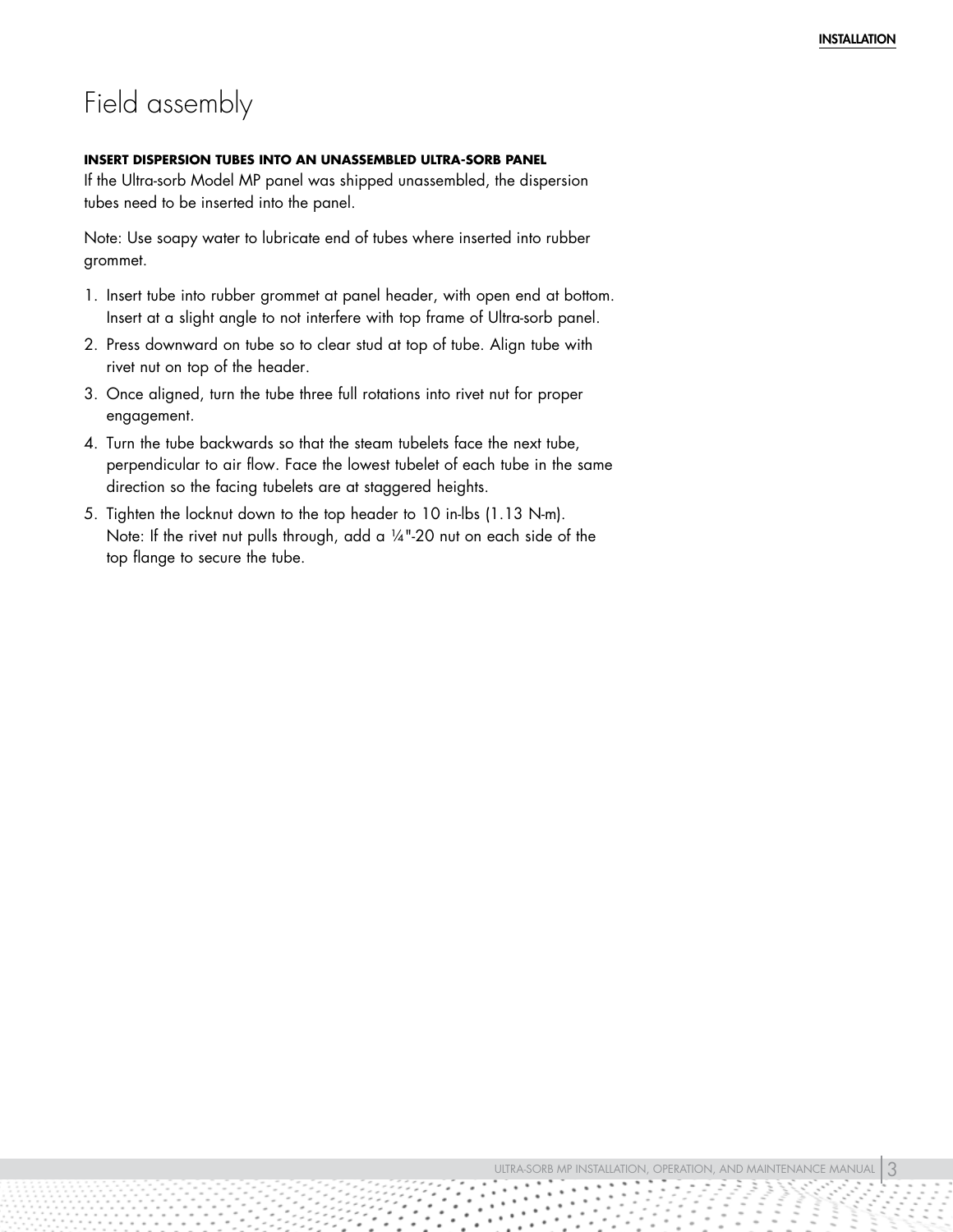# <span id="page-5-0"></span>Mechanical specifications

#### **FIGURE 4-1: ULTRA-SORB MODEL MP DIMENSIONS**



Elevation view

| Table 4-1:                        |       |        |                              |  |  |
|-----------------------------------|-------|--------|------------------------------|--|--|
| Ultra-sorb Model MP unit capacity |       |        |                              |  |  |
| <b>Evaporative steam</b>          |       |        | Pressurized steam (2-50 psi) |  |  |
| lbs/hr                            | kg/hr | lbs/hr | kg/hr                        |  |  |
| 700                               | 318   | 2720   | 1235                         |  |  |

| Table 4-2:<br>Ultra-sorb Model MP tube capacity*                                                        |                          |    |      |  |  |
|---------------------------------------------------------------------------------------------------------|--------------------------|----|------|--|--|
| <b>Tubes</b><br>lbs/hr<br>kg/hr                                                                         |                          |    |      |  |  |
|                                                                                                         | Uninsulated              | 40 | 18.1 |  |  |
| 1.5"                                                                                                    | Insulated                | 43 | 19.5 |  |  |
|                                                                                                         |                          | 77 | 34.9 |  |  |
| 2.0"                                                                                                    | Uninsulated<br>Insulated | 80 | 36.3 |  |  |
| * If face height (B') is <17" (432 mm), consult<br>DriSteem or see DriCalc for the correct calculation. |                          |    |      |  |  |

à.

Ì,  $\frac{1}{2}$  $\frac{1}{2}$ 

ξ ξ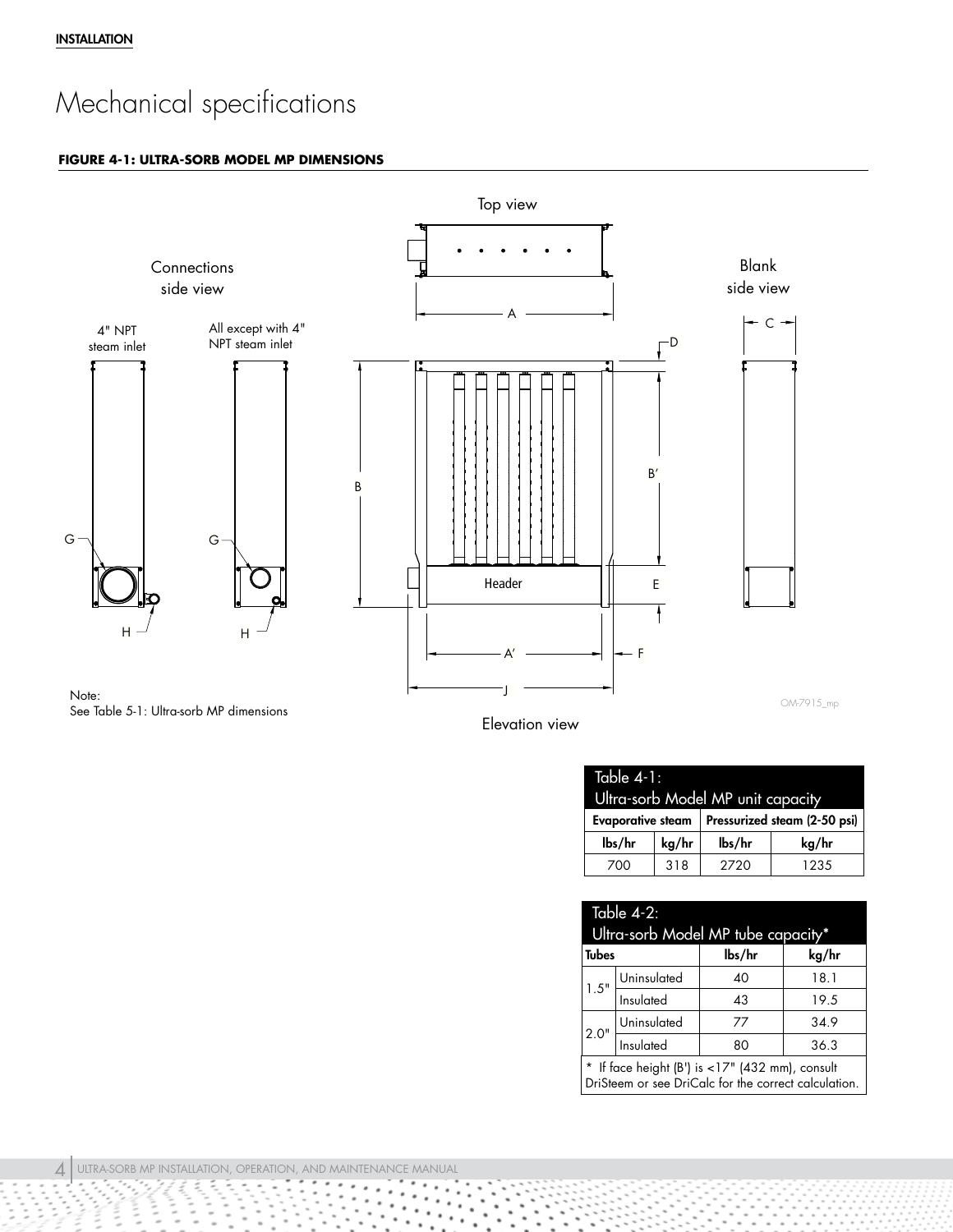# Mechanical specifications

<span id="page-6-0"></span>

| Table 5-1:                               | Ultra-sorb Model MP dimensions                                                                                                                                                                                    |  |  |  |  |  |
|------------------------------------------|-------------------------------------------------------------------------------------------------------------------------------------------------------------------------------------------------------------------|--|--|--|--|--|
| <b>Dimension</b>                         | Inches (mm)                                                                                                                                                                                                       |  |  |  |  |  |
| A Unit width                             | 15" (380 mm) min, 147" (3735 mm) max, in 1/2" (13 mm) increments                                                                                                                                                  |  |  |  |  |  |
| A' Face width                            | 12" (305 mm) min, 144" (3660 mm) max, in 1/2" (13 mm) increments                                                                                                                                                  |  |  |  |  |  |
| <b>B</b> Unit height*                    | 19.375" (492 mm) min, 151.375" (3845 mm) max, in 1/2" (13 mm) increments                                                                                                                                          |  |  |  |  |  |
| <b>B'</b> Face height                    | 12" (305 mm) min, 144" (3660 mm) max, in 1/2" (13 mm) increments                                                                                                                                                  |  |  |  |  |  |
| <b>C</b> Frame depth                     | 7.2" (183 mm)<br>2.3" (58 mm) for side drain port (H) when 4" coupling (DN100) steam inlet                                                                                                                        |  |  |  |  |  |
| <b>D</b> Frame enclosure                 | $1.5"$ (38 mm)                                                                                                                                                                                                    |  |  |  |  |  |
| <b>E</b> Header enclosure                | 5.85" (149 mm)                                                                                                                                                                                                    |  |  |  |  |  |
| <b>F</b> Mounting flange                 | $1.5"$ (38 mm)                                                                                                                                                                                                    |  |  |  |  |  |
|                                          | 1" or 2" NPT coupling, for pressurized steam                                                                                                                                                                      |  |  |  |  |  |
|                                          | 11/2" or 2" NPT coupling, for evaporative steam                                                                                                                                                                   |  |  |  |  |  |
| <b>G</b> Humidification                  | 3" or 4" flange, for evaporative steam                                                                                                                                                                            |  |  |  |  |  |
| steam inlet                              | DN25 or DN50 BSPT nipple, for pressurized steam                                                                                                                                                                   |  |  |  |  |  |
|                                          | DN50, DN80, or DN100 BSPT nipple, for evaporative steam                                                                                                                                                           |  |  |  |  |  |
|                                          | 11/2" or 2" (DN40 or DN50) hose, for evaporative steam                                                                                                                                                            |  |  |  |  |  |
| <b>H</b> Drain port<br>(internal thread) | 3/4" NPT (DN20) coupling                                                                                                                                                                                          |  |  |  |  |  |
|                                          | 1" NPT coupling, dimension A + 1/8";                                                                                                                                                                              |  |  |  |  |  |
|                                          | $1\frac{1}{2}$ NPT coupling, dimension A + $\frac{1}{2}$ ";                                                                                                                                                       |  |  |  |  |  |
|                                          | 2" NPT coupling, dimension A + 1"                                                                                                                                                                                 |  |  |  |  |  |
| J Overall width                          | 3" and 4" flange connection, dimension A + 6.5"                                                                                                                                                                   |  |  |  |  |  |
|                                          | DN25, DN50, DN80 BSP nipple, dimension A + 38 mm                                                                                                                                                                  |  |  |  |  |  |
|                                          | DN100 BSP nipple, dimension A + 64 mm                                                                                                                                                                             |  |  |  |  |  |
|                                          | $1\frac{1}{2}$ or 2" (DN40 or DN50) hose connection, dimension A + $\frac{1}{2}$ " (dimension A + 13 mm)                                                                                                          |  |  |  |  |  |
|                                          | * Panels with unit height more than 120" (3048 mm) have two-piece side flanges and are shipped with brackets for easy field assembly. Panels<br>with unit height more than 93" (2360 mm) are shipped unassembled. |  |  |  |  |  |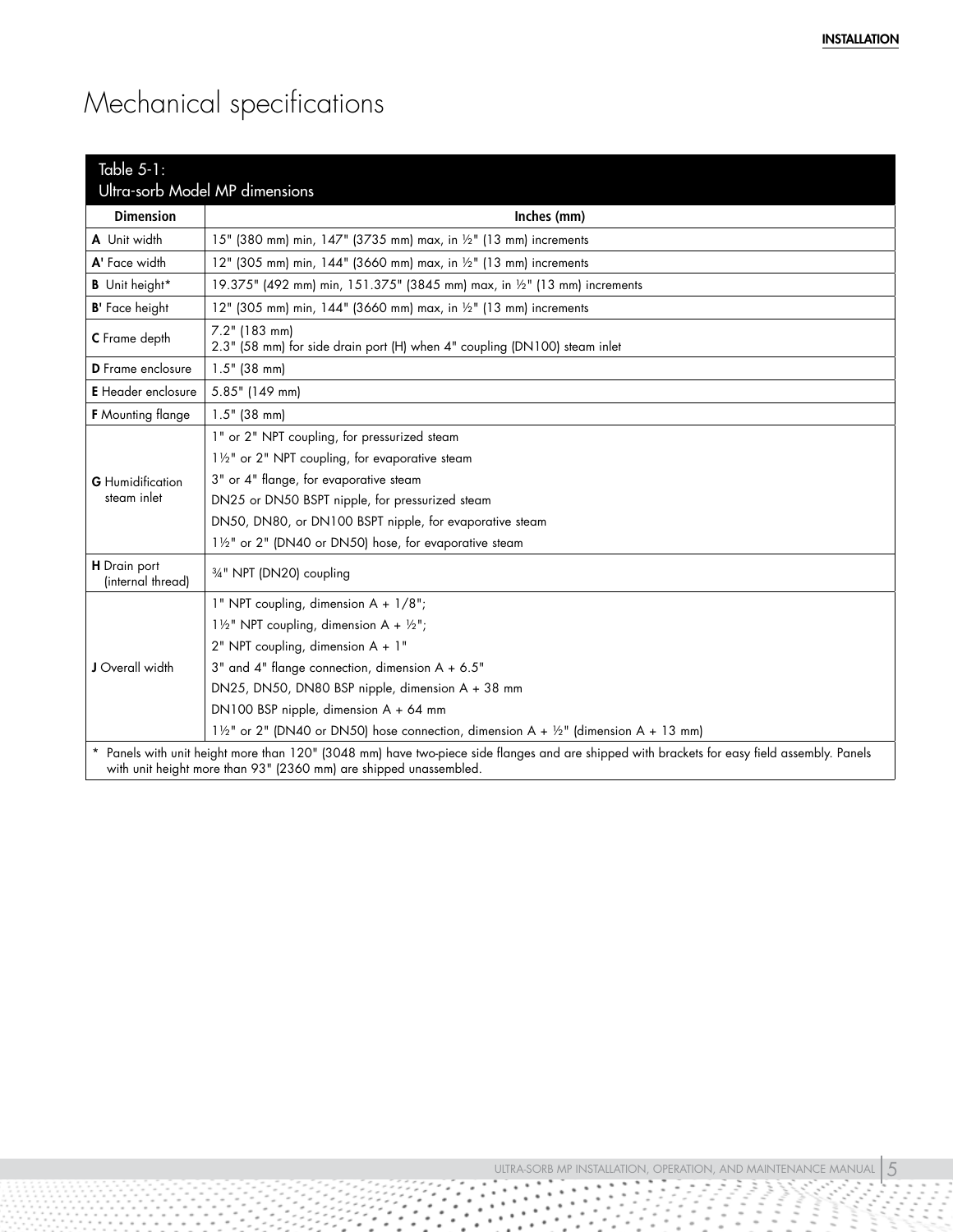# <span id="page-7-4"></span><span id="page-7-0"></span>Supply and drain connections and dimensions

## **SUPPLY AND DRAIN CONNECTIONS AND DIMENSIONS**

<span id="page-7-2"></span>

| Table $6-1$ :<br>Condensate piping for Ultra-sorb MP steam dispersion panel |                                       |                                                                 |  |  |  |
|-----------------------------------------------------------------------------|---------------------------------------|-----------------------------------------------------------------|--|--|--|
|                                                                             | <b>Evaporative steam</b>              | <b>Pressurized steam</b>                                        |  |  |  |
| P-trap water seal<br>(Figure 6-1)                                           | Drop: 2" (50 mm)<br>Seal: 5" (130 mm) | Recommended<br>method<br>Drop: 2" (50 mm)<br>Seal: 10" (255 mm) |  |  |  |
| Inverted bucket trap                                                        | No                                    | No                                                              |  |  |  |
| F&T trap                                                                    | No                                    | No                                                              |  |  |  |
| Condensate to open drain                                                    | Yes                                   | Yes                                                             |  |  |  |
| Condensate return by condensate<br>pump<br>$(Figure 6-2)$                   | Yes                                   | Yes                                                             |  |  |  |
| Condensate return to humidifier by<br>gravity                               | Yes                                   | <b>NA</b>                                                       |  |  |  |
| Condensate return to boiler                                                 | <b>NA</b>                             | Yes                                                             |  |  |  |

<span id="page-7-1"></span>



#### **FIGURE 6-2: LIFTING CONDENSATE**



Note:

The Ultra-sorb Model MP must be installed with the drain connection at an elevation that permits gravity drainage. For lifting condensate, use a condensate pump rated for your application. Contact your local DriSteem representative for pump selection.

### <span id="page-7-3"></span>**FIGURE 6-3: STEAM SUPPLY CONNECTION TO A BOILER (PRESSURIZED STEAM APPLICATIONS)**

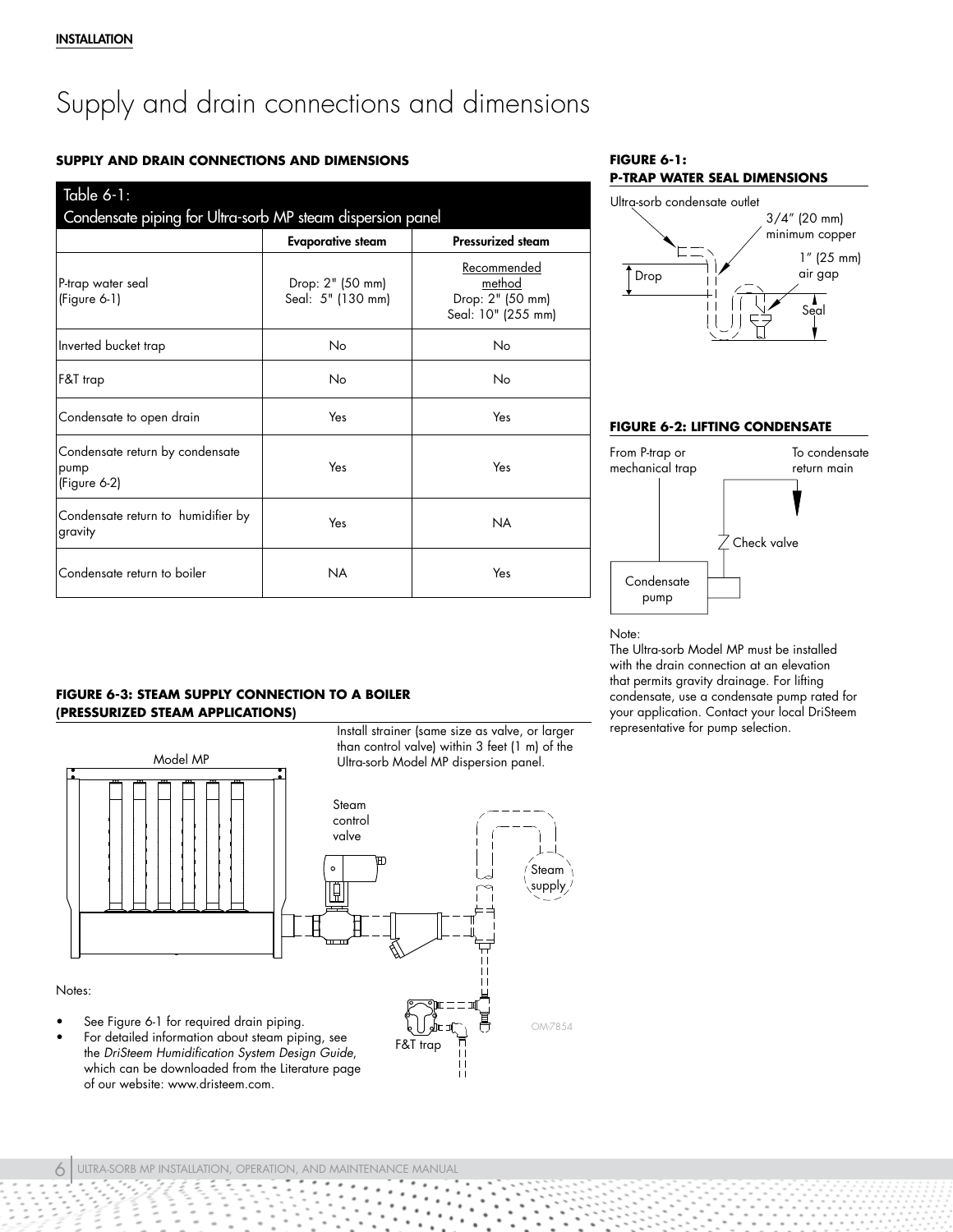## <span id="page-8-0"></span>Connections and dispersion tube detail





condensate drain outlet

## **FIGURE 7-2: DISPERSION TUBE DETAIL Nipple Nipple**



### **FIGURE 7-3: ULTRA-SORB MODEL MP STEAM INLET TYPES**





### **FIGURE 7-4: INSULATED TUBE DETAIL (HIGH-EFFICIENCY TUBE OPTION)**

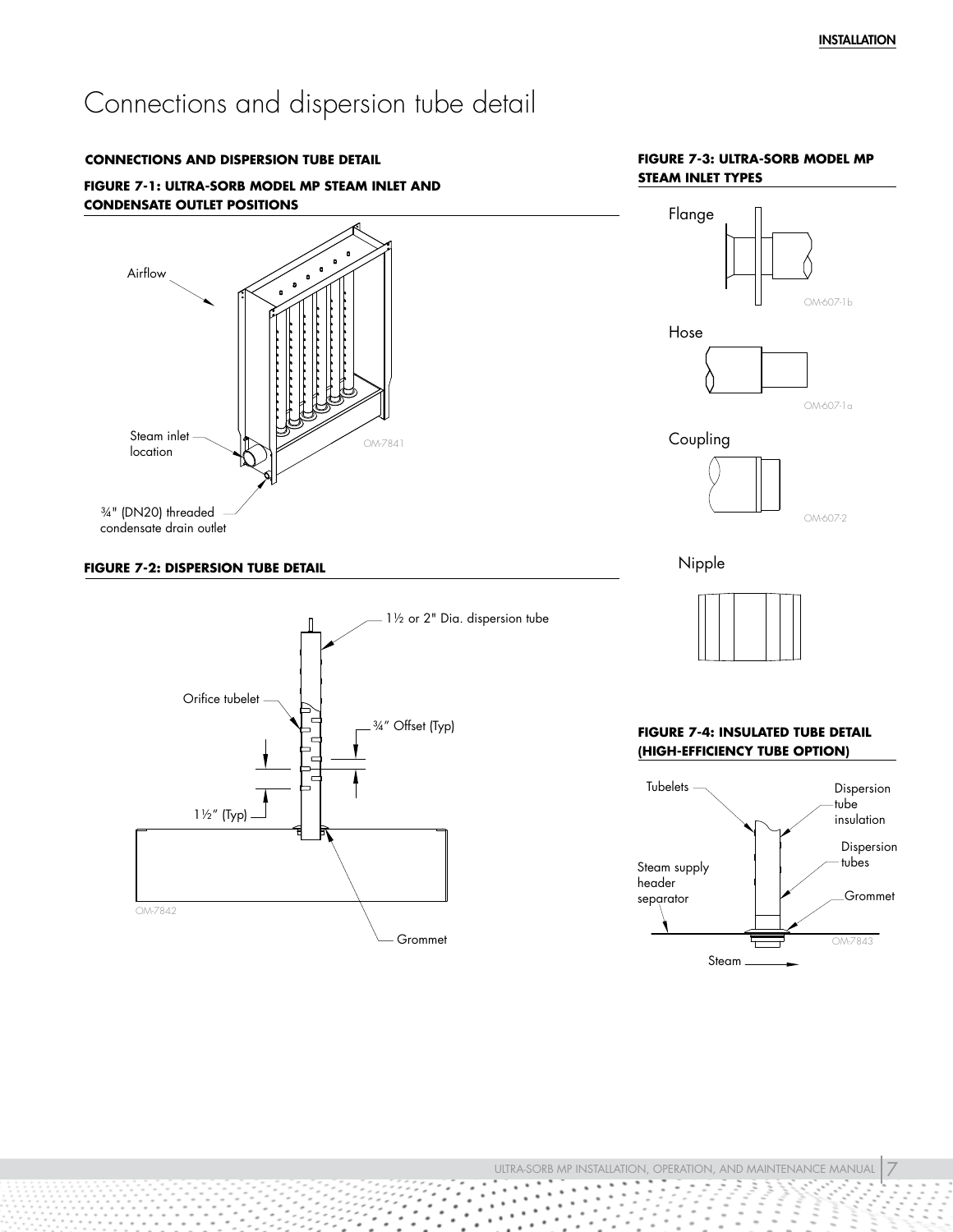## <span id="page-9-0"></span>Selecting the location

### **DETERMINE HUMIDIFIER PLACEMENT**

Dispersed steam must be absorbed into the airflow before it comes in contact with duct elbows, fans, vanes, filters, or any object that can cause condensation and dripping.

- Install the Ultra-sorb panel in a location where discharged water vapor will be absorbed by the airstream.
- Place the Ultra-sorb panel where the air temperature is capable of absorbing discharged steam without causing condensation at or after the unit. This will normally be downstream from the heating coil where the air is warmest.
- Do not place the Ultra-sorb panel in an outside air intake unless the air is tempered with a preheat coil.
- Do not place the Ultra-sorb panel near the entrance of a high-efficiency filter. The filter will remove visible moisture and become waterlogged. See the Caution ["Installing the Ultra-sorb panel upstream from filter media" on](#page-22-1)  [page 21](#page-22-1).
- Do not place the Ultra-sorb panel where discharged visible mist will impinge directly on a metal surface.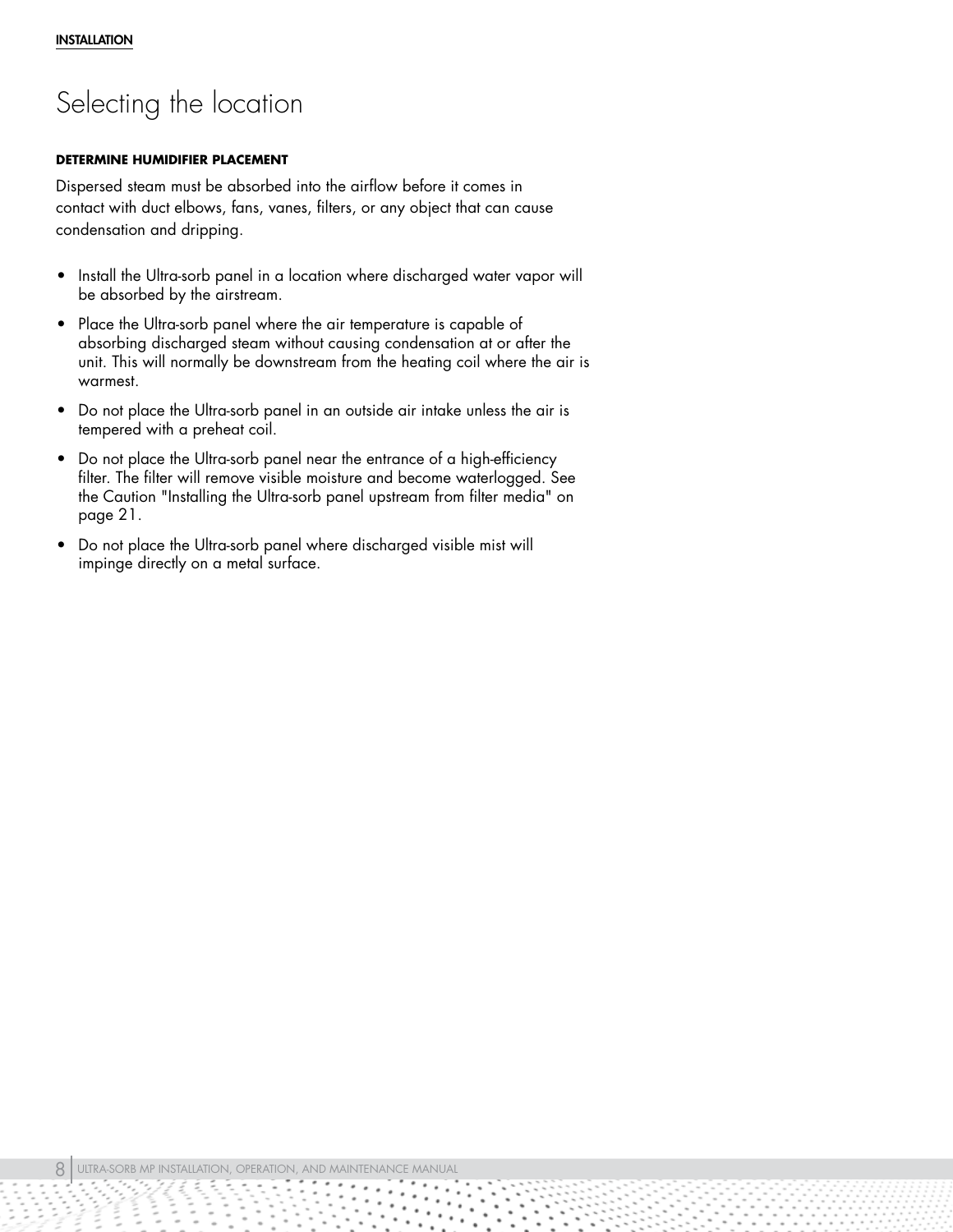## <span id="page-10-0"></span>Air handling unit: Placement in an air handling unit



## <span id="page-10-1"></span>**FIGURE 9-1: PLACING A DISPERSION ASSEMBLY IN AN AIR HANDLING UNIT**

#### **AIRFLOW PROVING SWITCH**

Ensure placement is representative of air to dispersion device. Sail switch recommended for variable air volume applications. Pressure switch recommended for constant volume applications.

#### **DUCT HIGH LIMIT**

Place high limit as far downstream as possible but before a duct transition to prevent wetting again duct walls or other components within the airstream. General recommendation is 8'-12' (2.4 to 3.7 m) downstream.

### **PLACEMENT IN AN AIR HANDLING UNIT**

- Location A is the best choice. Installing downstream from heating and cooling coils provides laminar flow through the dispersion unit; plus, the heated air provides an environment for best absorption.
- Location B is the second-best choice. However, conditions when both cooling and humidification is needed, the cooling coil will eliminate some moisture for humidification.
- Calculated absorption distances assume even airflow across entire dispersion device.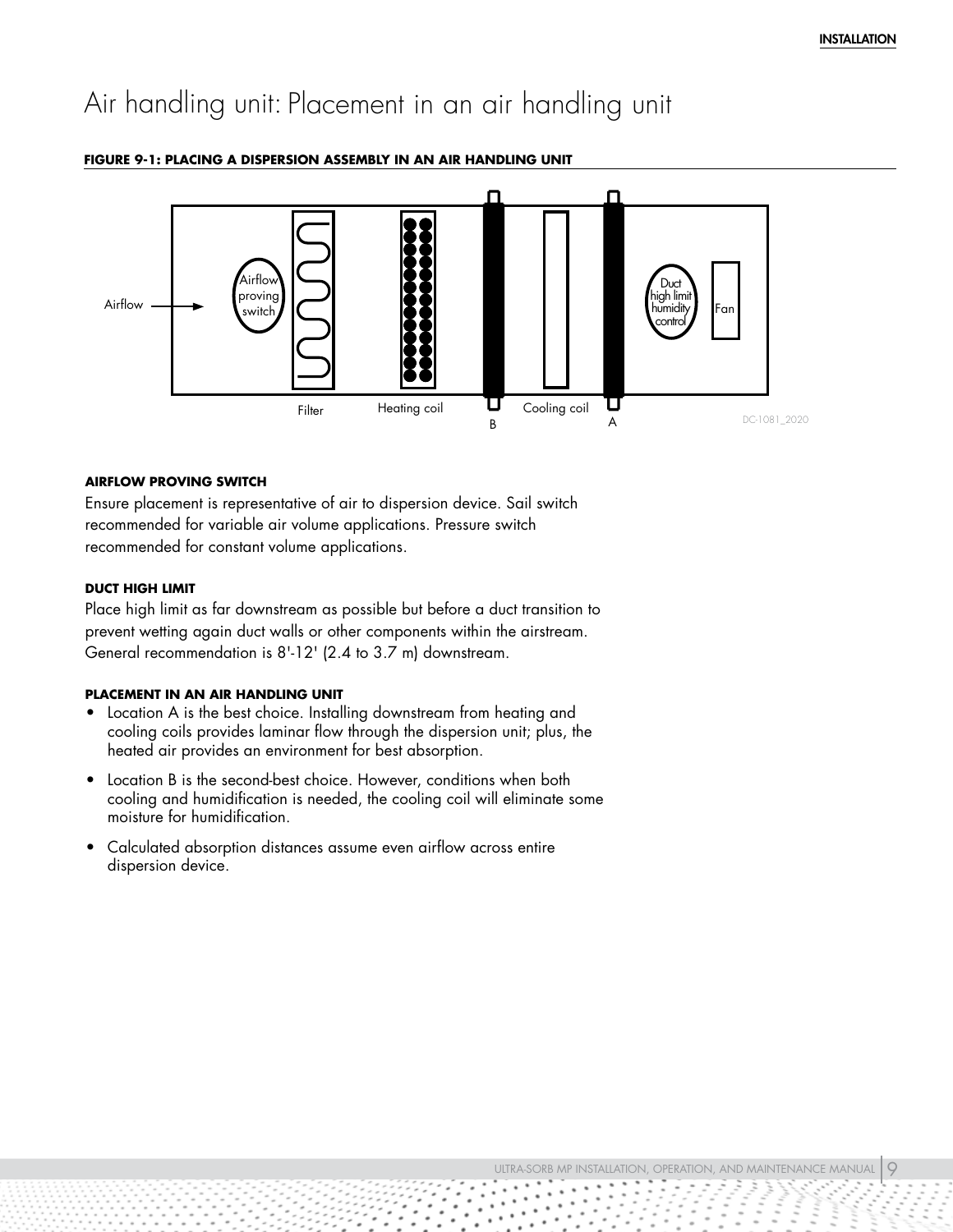# <span id="page-11-0"></span>Air handling unit: Mounting and support

## **PLACEMENT IN AN AIR HANDLING UNIT**

See placement recommendations in Figure [9-](#page-10-1)1.

The metal support frame should be anchored to the air handler casing. Recommended fasteners for mounting the Ultra-sorb to a metal support frame are 1/4–20 nuts and bolts or #12 self drilling and tapping screws. Due to the possible forces exerted on this application, DriSteem recommends fastener spacing not to exceed 6" (150 mm). On larger Ultra-sorb installations, vertical channels may be required on both the inlet and outlet ends of the humidifier to provide proper support. See Figure [10-](#page-11-1)2.





See Page 15 for trap dimensions.

<span id="page-11-1"></span>

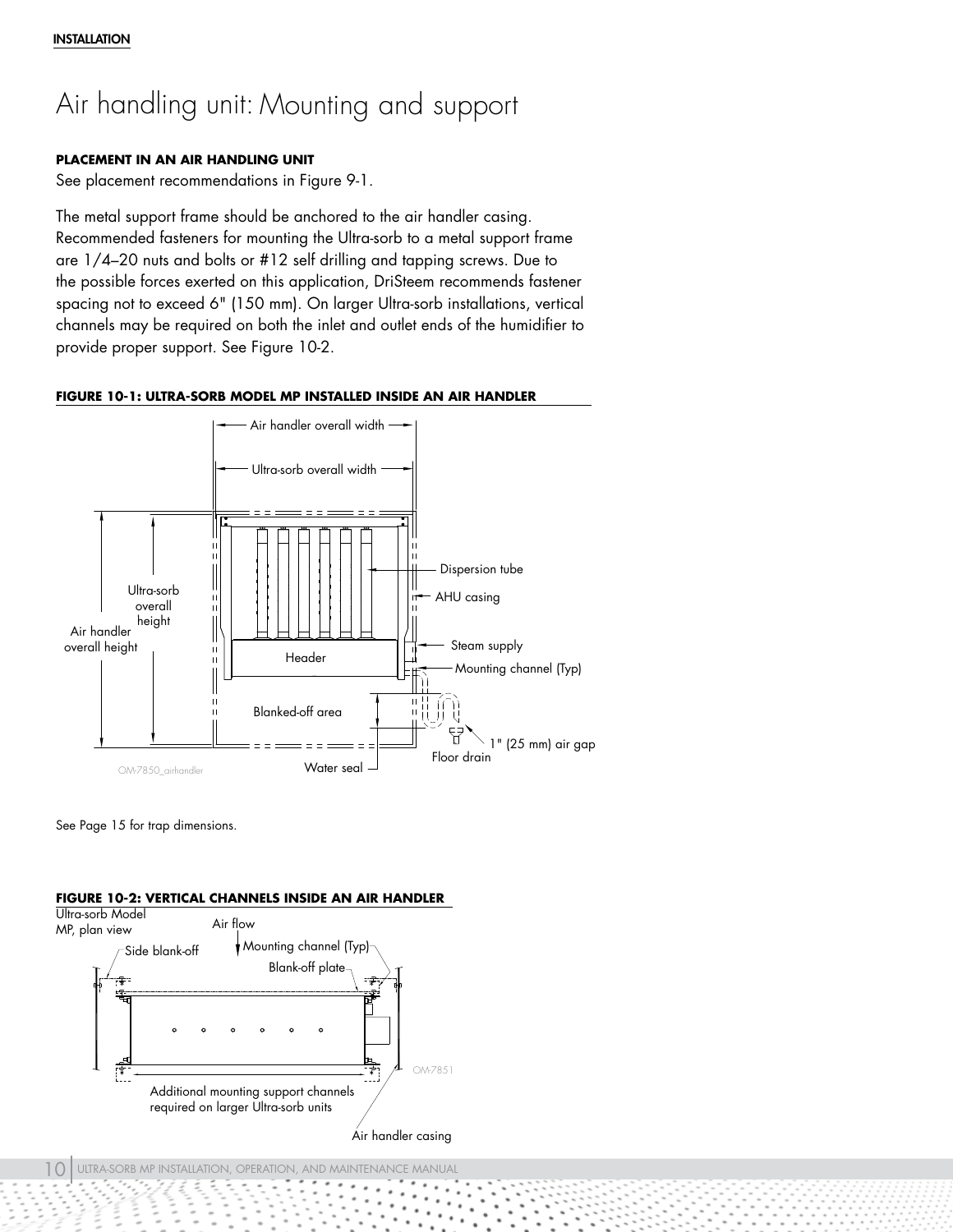## <span id="page-12-0"></span>Horizontal duct

#### **FIGURE 11-1: PLACING A DISPERSION ASSEMBLY IN A DUCT**



### **AIRFLOW PROVING SWITCH**

Ensure placement is representative of air to dispersion device. Sail switch recommended for variable air volume applications. Pressure switch recommended for constant volume applications.

#### **DUCT HIGH LIMIT**

Place high limit as far downstream as possible but before a duct transition to prevent wetting again duct walls or other components within the airstream. General recommendation is 8'-12' (2.4 to 3.7 m) downstream.

### **PLACEMENT IN A DUCT**

Location C is the best choice. Air leaving a fan is usually very turbulent and can cause vapor to not absorb at the expected non-wetting distance. Allow for more distance if installing downstream from a fan.

Calculated absorption distances assume even airflow across entire dispersion device.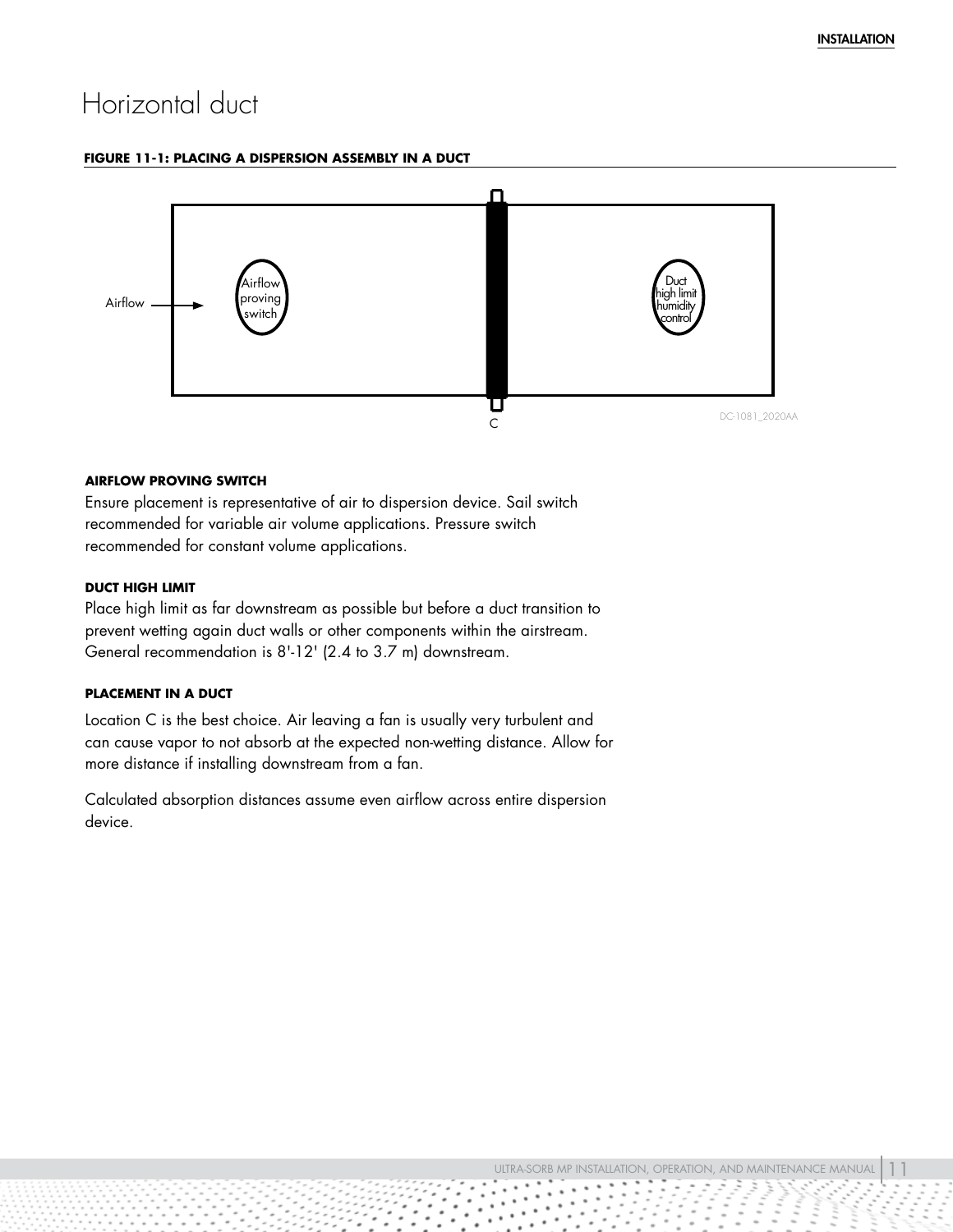## <span id="page-13-0"></span>Mounting and support

#### **INSTALLATION IN A COLD AIR STREAM**

When a humidifier is installed in a duct that will carry cold air, determine the dew point temperature. If the psychrometric chart reveals that saturation may occur, protection should be provided. A high-limit humidistat or humidity transmitter can be used for this purpose. See Figure [12](#page-13-1)-1.

## **PLACEMENT UPSTREAM FROM AN ELBOW OR DUCT SPLIT**

Installation upstream from elbows or duct splits can be done. See Figure [12](#page-13-2)-2 if placed upstream a minimum of the non-wetting distance. Ensure adequate absorption prior to a duct transition to prevent potential wetting of duct surfaces. Place transition at least the non-wetting distance downstream but may be longer.

### **INSTALLATION ABOVE VALUABLE EQUIPMENT**

Water piping and humidifiers should not be installed above expensive equipment. A condensing or leaking water pipe or other accidental water spillage could damage the equipment below. When such an installation cannot be avoided, install a drip pan under the humidifier piping, valve, etc. to catch and drain away unintended water. See Figure [12](#page-13-3)-3.

#### **PANEL SUPPORT**

The duct or air handler section and Ultra-sorb panel must be properly supported to carry the weight of the assembly. The weight of the piping must be supported by the building structure rather than by the Ultra-sorb unit. Excessive weight on the Ultra-sorb panel may stress the connections, causing them to fracture and leak.

#### <span id="page-13-1"></span>**FIGURE 12-1: INSTALLATION IN A COLD AIR STREAM**



High limit duct humidistat 10' to 15' (3 to 4.5 m) downstream from Ultra-sorb

OM-197

<span id="page-13-2"></span>**FIGURE 12-2: UPSTREAM PLACEMENT**



### <span id="page-13-3"></span>**FIGURE 12-3: INSTALLATION ABOVE VALUABLE EQUIPMENT**



\* This length of duct should have sealed seams and should be at least three times the height of the Ultra-sorb panel.

OM-198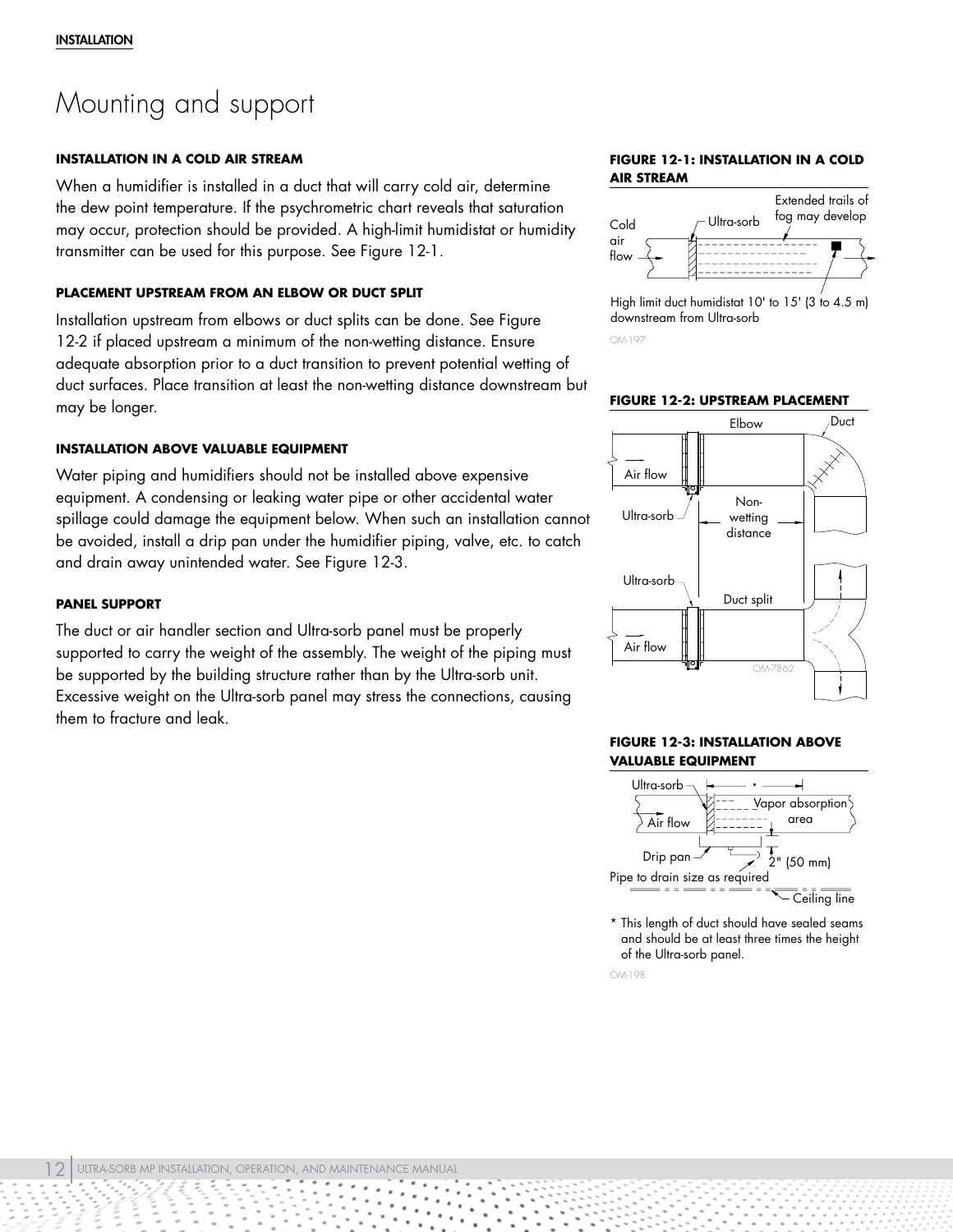## <span id="page-14-0"></span>Mounting and support

#### **MOUNTING IN A HORIZONTAL DUCT**

The Ultra-sorb panel is contained within a mounting frame.

A mounting flange 1½" (38 mm) wide is provided on all four sides of the unit. The 1½" (38 mm) wide portion of the header enclosure is intended to be a mounting flange. See Figures 13-1 and 13-2. A matching flange or metal frame is required on the ductwork for connection to the Ultra-sorb flanges. The recommended fastener is a  $#12 \times 3/4$ " self-drilling and tapping screw, spacing not to exceed 12" (305 mm). If an angle-iron frame is provided on the duct section, a longer screw may be required.

#### **FIGURE 13-1: ULTRA-SORB MODEL MP IN DUCT**



#### **FIGURE 13-2: ULTRA-SORB MODEL MP**



Note: To ensure proper drainage mount the panel level or slightly pitched towards the piping end of the panel.

OM-7864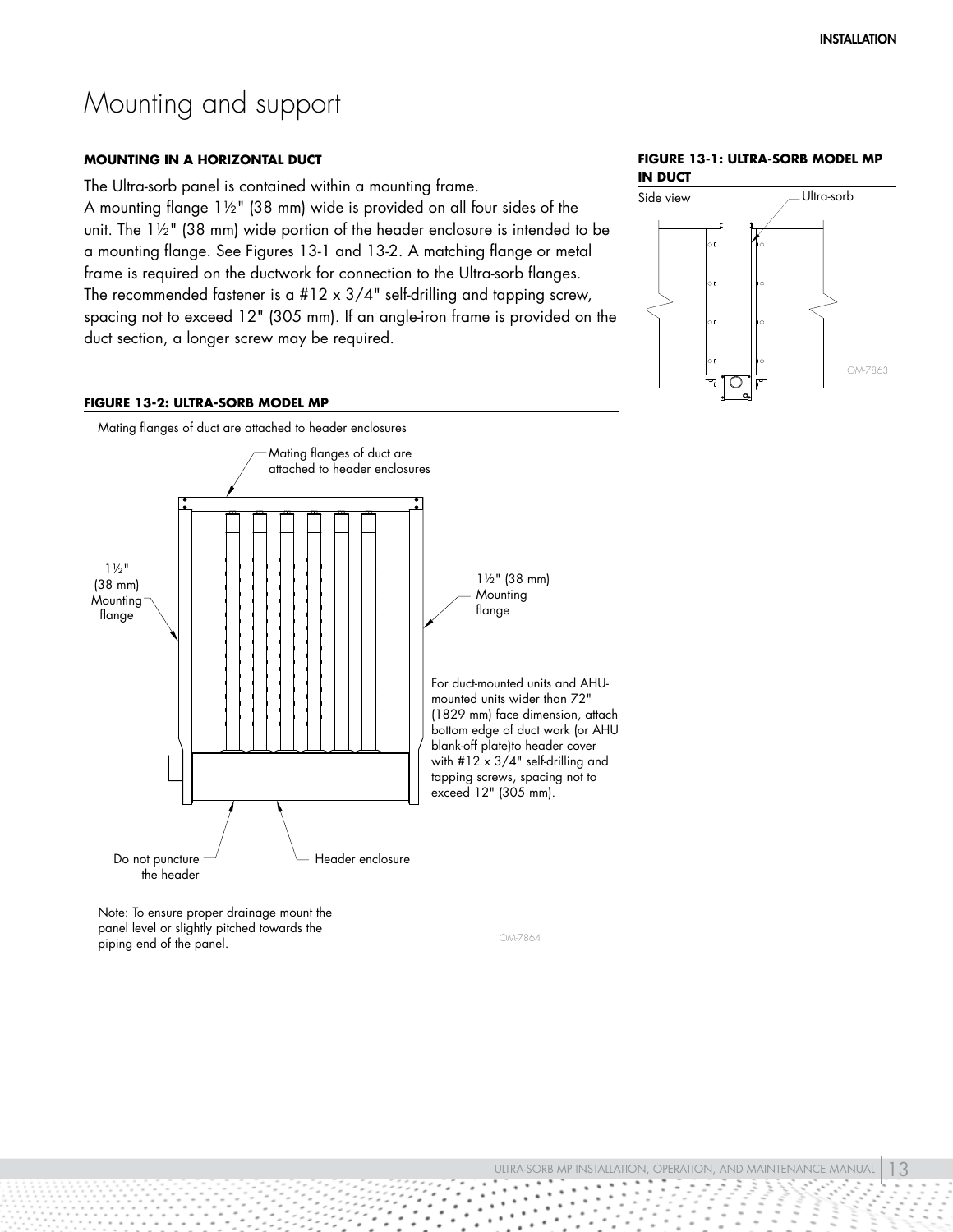## Mounting and support

The Ultra-sorb panel can operate with air flow in either direction. The steam supply and condensate drain connections must be connected to the header assembly. To locate connections, the panel may be rotated 180º to the preferred side of the AHU or duct.

Once installed, verify that all steam discharge tubelets are pointed perpendicular to the airstream (see Figure [14](#page-15-0)-1). Loosen the jam nut at the top of the tube to allow rotation of the dispersion tubes for proper tubelet orientation.

When removing and installing the dispersion tubes, verify that the replacement grommets are seated in their grooves and lubricated. When sliding the dispersion tube into the grommet, be careful not to cut the grommet.

Note: To prevent leakage, use HVAC caulking, compressible strip, or a similar weather sealant to the dispersion panel joints and duct flanges. Seal all places where the Ultra-sorb installation hardware and fittings penetrate the wall of the duct. See Figure [14-](#page-15-1)1 below.

## <span id="page-15-1"></span>**FIGURE 14-1: ULTRA-SORB MODEL MP IN A HORIZONTAL AIRFLOW WITH ELECTRODE-TYPE HUMIDIFIER**



#### <span id="page-15-0"></span>**FIGURE 14-1: DISPERSION TUBE ORIENTATION**

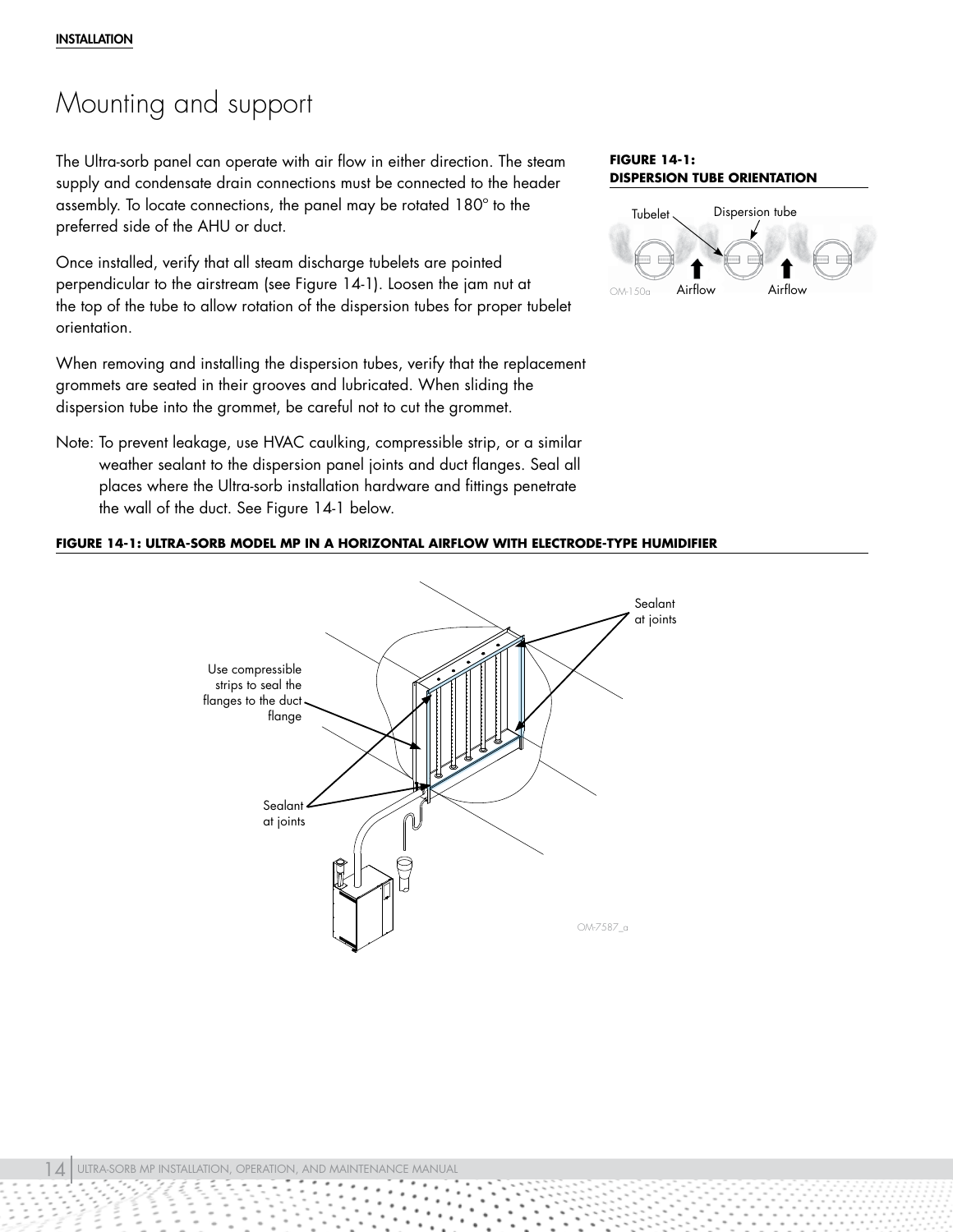## <span id="page-16-0"></span>Pressurized steam application



#### <span id="page-16-1"></span>**FIGURE 15-1: MOUNTING ULTRA-SORB MODEL MP (PRESSURIZED STEAM APPLICATION SHOWN)**

#### **PLACEMENT IN A STEAM APPLICATION**

#### Notes:

- 1. Locate drain air gap only in spaces with adequate temperature and air movement to absorb flash steam; otherwise, condensation may form on nearby surfaces. Refer to governing codes for drain pipe size and maximum discharge water temperature.
- 2. Dashed lines indicate provided by installer.
- 3. Steam supply line to unit and piping are not included.
- 4. Mount the Ultra-sorb Model MP vertically (for horizontal airflow only).
- 5. For pressurized steam applications provide a 10" (255 mm) minimum water seal. See Table [6-](#page-7-2)1.
- 6. Locate drain air gap only in spaces with adequate temperature and air movement to absorb flash steam; otherwise, condensation may form on nearby surfaces. Refer to governing codes for drain pipe size and maximum discharge water temperature.
- 7. When mounting an Ultra-sorb in a duct, headers and flanges are mounted outside the duct.
- 8. 100% of the airflow must pass through the Ultra-sorb, which means that any openings surrounding it must be sealed. The blanked-off area below the Ultra-sorb provides clearance height for water seals, and condensate piping connections.
- 9. Due to the pressure drop across the valve, the steam pressure at the header traps is minimal. Condensate must be drained.
- 10. Dispersion tubes are available at : 3" (76 mm), 4" (102 mm; for 2" diameter only), 6" (152 mm), 9" (228 mm), 12" (305 mm) centers.
- 11. Ultra-sorb humidifiers will be assembled, crated, and shipped intact in all sizes up to 93" (2360 mm) unit height. Ultra-sorb can be shipped unassembled, by request, requiring field assembly.
- 12. Sizes are 12" to 144" (305 mm to 3658 mm) x 12" to 144" (305 mm to 3658 mm) in 1" (25 mm) increments.

#### Each Ultra-sorb humidifier is furnished with:

- 1. Type 304 stainless steel header/separator and dispersion tubes when shipped unassembled.
- 2. Hardware for connection of dispersion tubes to header when shipped unassembled.
- 3. Tube grommets for connection when shipped unassembled.

#### Each Ultra-sorb humidifier used with boiler steam is also furnished with:

- 1. One 3/4" NPT float and thermostatic trap (≤15 psi steam source) or an inverted bucket trap for steam main drip leg use (>15 psi).
- 2. Inlet "Y" strainer.
- 3. Normally closed steam valve with stainless steel parabolic plug and seat.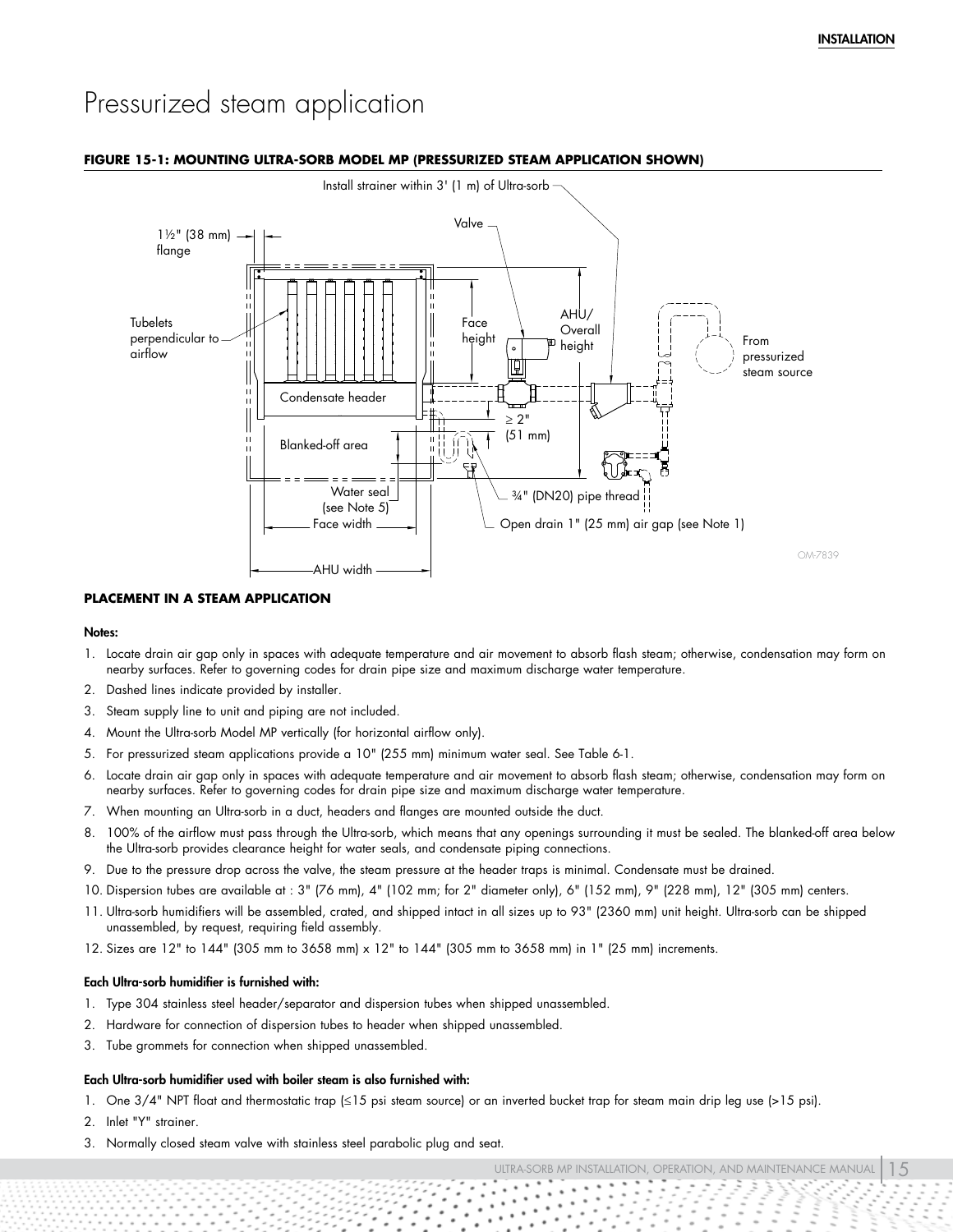# <span id="page-17-0"></span>Piping from a pressurized steam application

## **STEAM FROM A PRESSURIZED STEAM**

Ultra-sorb panels for pressurized steam have a threaded pipe nipple that extends outside the framework for a steam supply connection. The steam supply line should be dripped immediately ahead of the steam valve through a steam trap. See Figure [6-](#page-7-3)3.

## **RECOMMENDED TRAP FOR STEAM MAIN DRIP LEG**

Use a float and thermostatic (F&T) trap on the steam supply if ≤15 psi and not lifting condensate. Use an inverted bucket trap if > 15 psi or lifting condensate.

## **DRIEST STEAM**

To ensure driest steam, take humidifier steam off the top of the steam main (not the side or bottom).

<span id="page-17-1"></span>

| Table 16-1:<br>O.D. of pipe and tubing                                       |                  |                  |                      |                 |  |
|------------------------------------------------------------------------------|------------------|------------------|----------------------|-----------------|--|
| Nom.<br>Dia.                                                                 | Standard<br>pipe | Copper<br>tubing | <b>SST</b><br>tubing | I.D. of<br>hose |  |
| $1\frac{1}{4}$<br>$(30 \text{ mm})$                                          | 1.660            | 1.375            |                      |                 |  |
| $1\frac{1}{2}$<br>$(38$ mm $)$                                               | 1.900            | 1.625            | 1.500                | 1.50            |  |
| 2"<br>$(50 \text{ mm})$                                                      | 2 3 7 5          | 2.125            | 2.000                | 2.00            |  |
| $2\frac{1}{2}$ "<br>$(65$ mm $)$                                             | 2.875            | 2.625            | 3.000                | 3.00            |  |
| Note: Pipe thread and flange tubing adapters<br>are available from DriSteem. |                  |                  |                      |                 |  |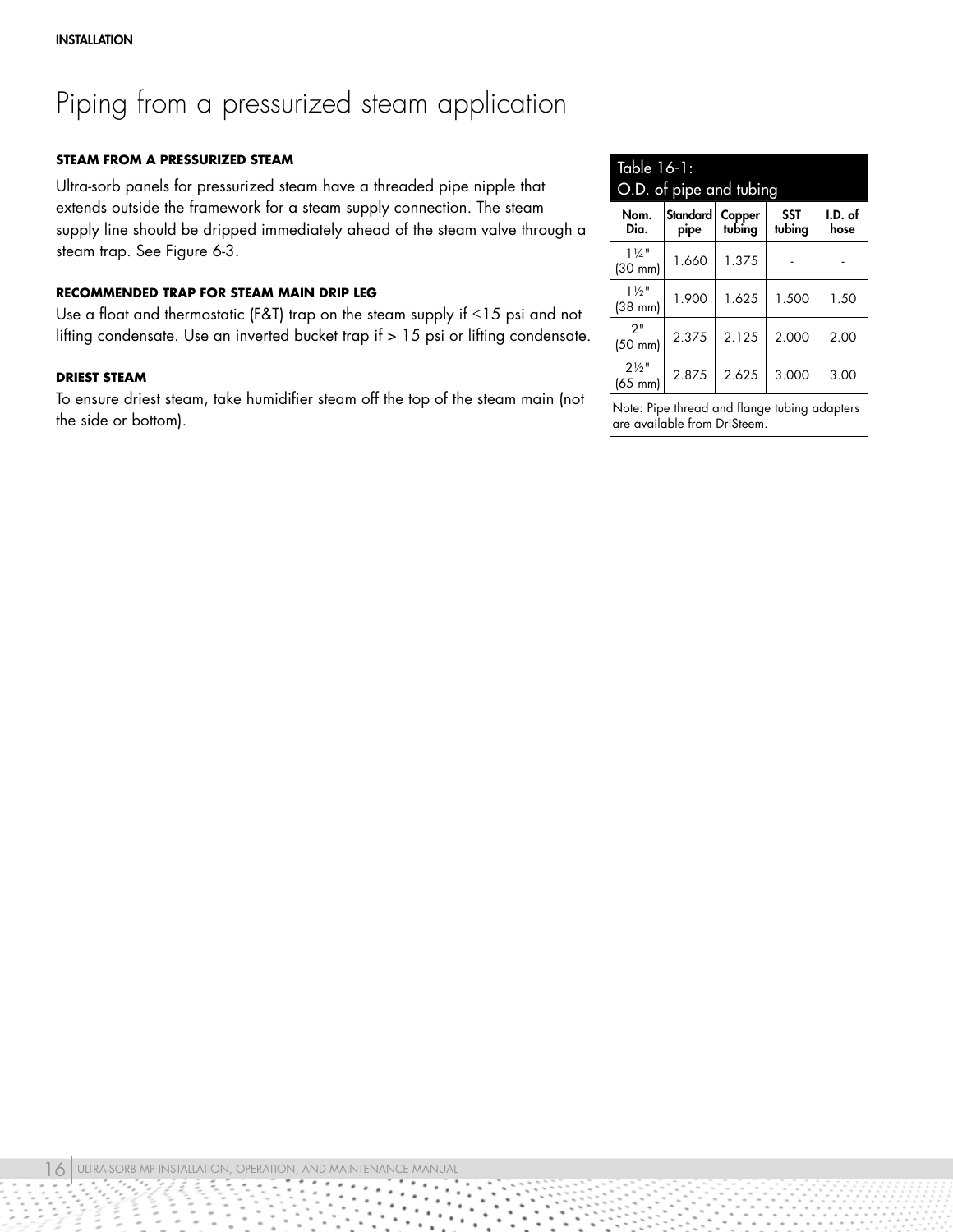## <span id="page-18-0"></span>Nonpressurized steam application

#### <span id="page-18-1"></span>**FIGURE 17-1: MOUNTING ULTRA-SORB MODEL MP (NONPRESSURIZED STEAM APPLICATION SHOWN)**



#### Notes:

- 1. Locate drain air gap only in spaces with adequate temperature and air movement to absorb flash steam; otherwise, condensation may form on nearby surfaces. Refer to governing codes for drain pipe size and maximum discharge water temperature.
- 2. When mounting an Ultra-sorb in a duct, headers and flanges are mounted outside the duct.
- 3. Mount the Ultra-sorb Model MP vertically (for horizontal airflow only).
- 4. For nonpressurized steam applications provide a 5" (130 mm) minimum water seal. See Table [6-](#page-7-2)1.
- 5. 100% of the airflow must pass through the Ultra-sorb, which means that any openings surrounding it must be sealed. The blanked-off area below the Ultra-sorb provides clearance height for water seals and condensate piping connections.
- 6. Condensate must be drained.
- 7. Dispersion tubes are available at: 3" (76 mm), 4" (102 mm; for 2" diameter only), 6" (152 mm), 9" (228 mm), 12" (305 mm) centers.
- 8. Ultra-sorb humidifiers will be assembled, crated, and shipped intact in all sizes up to 93" (2360 mm) unit height. Ultra-sorb can be shipped unassembled, by request, requiring field assembly.
- 9. Sizes are 12" to 144" (305 mm to 3658 mm) x 12" to 144" (305 mm to 3658 mm) in 1" (25 mm) increments.

#### Each Ultra-sorb humidifier is furnished with:

- 1. Type 304 stainless steel header/separator and dispersion tubes when shipped unassembled.
- 2. Hardware for connection of dispersion tubes to header when shipped unassembled.
- 3. Tube grommets for connection when shipped unassembled.

\*For electrode type humidifiers pitch towards Ultra-sorb MP steam dispersion panel.

For other steam generators pitch towards generation possible

- Hose: 2"/ft (15%)
- Insulated tubing/pipe: 1/4"/ft (2%)
- Un-insulated tubing or pipe: 1/2"/ft (4%)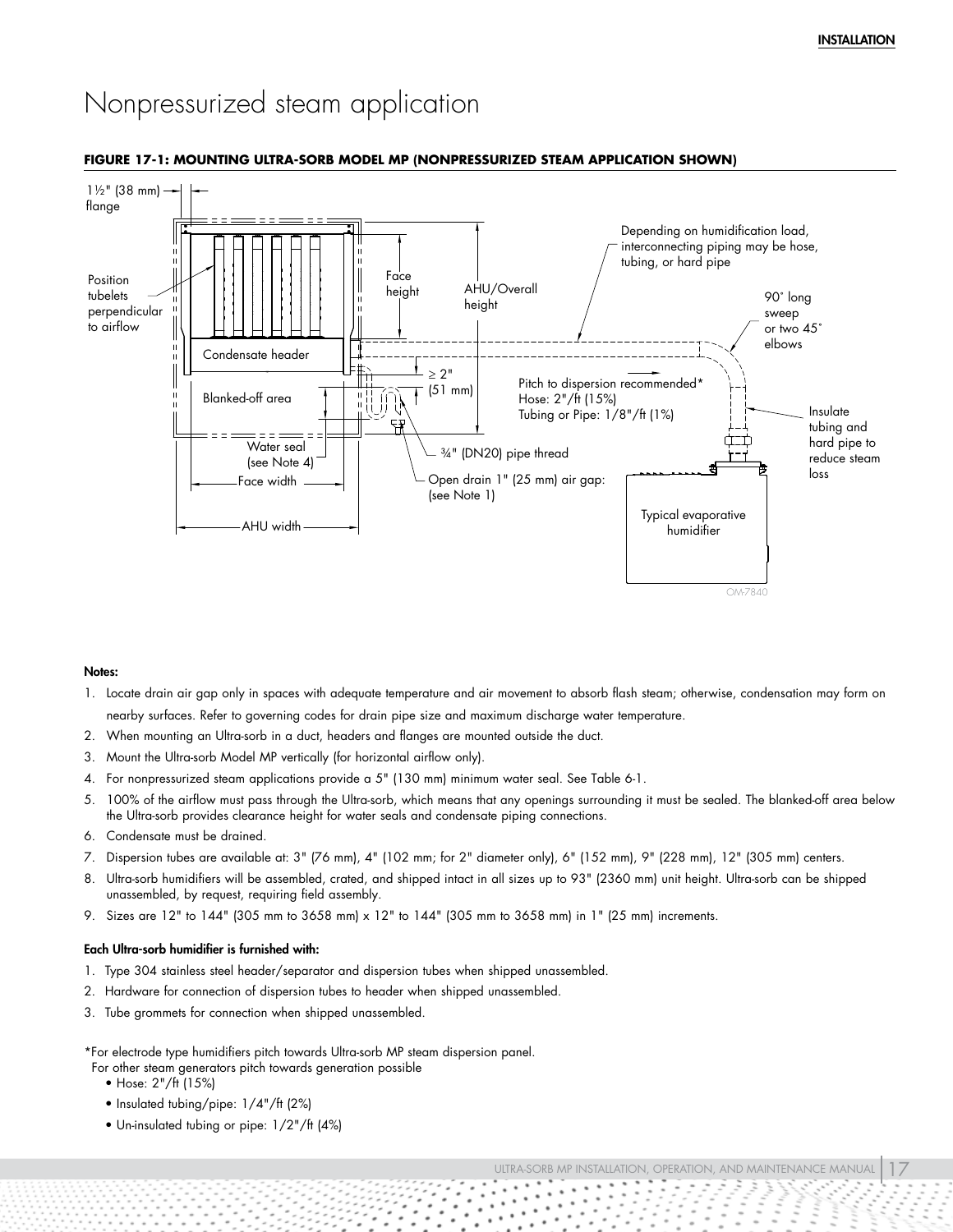# <span id="page-19-0"></span>Piping

## **PIPING FROM A NON-ELECTRODE-TYPE EVAPORATIVE HUMIDIFIER**

This section provides piping instructions for resistive-element electric, gas-tosteam, and steam-to-steam evaporative humidifiers. For electrode-type (DriSteem XT Series) humidifier piping, see Page [19.](#page-20-1)

## **TUBING**

Standard connections on DriSteem evaporative humidifiers are 1½" (38 mm) stainless steel tubing. Two inch tubing connections are available as an option on higher capacity evaporative units. Hose cuffs are available for connecting to the tubing connection on the evaporative humidifier and to the Ultra-sorb (see Figure [18-](#page-19-1)2). DriSteem can also provide threaded connections on the evaporative humidifier and on the Ultra-sorb. For threading pipe connection options, see DriSteem's DriCalc sizing and selection software, available at www. dristeem.com.

When non-threaded pipe is used, steam hose and clamps can be used for connections at the humidifier steam outlet and at the Ultra-sorb. Due to the difference between the tubing O.D. and the steam hose I.D., multiple hose clamps may be required.

## **STEAM HOSE PITCH**

Support steam hose to prevent sags or low spots, and pitch at least 2"/ft (15%). Recommended to pitch towards Ultra-sorb so condensate and steam flow in same direction. Alternatively can be return to humidifier using same 2"/ft (15%) pitch.

## **TUBING PITCH**

- Pitch at least  $1/8$ "/ft (1%) towards Ultra-sorb so condensate and steam flow in same direction. Alternatively can pitch back to humidifier using at least 1/4"/ft (2%) if using insulated tubing/pipe or 1/2"/ft (4%) if not insulated tubing/pipe.
- 90° elbows are not recommended. Use two 45° elbows one foot apart (see Figure [18-](#page-19-1)2).

Failure to follow the above recommendations may result in excessive back pressure on the evaporative humidifier. This may lead to loss of water seal or leaking gaskets. When the distance between the Ultra-sorb and the evaporative humidifier exceeds 20 feet (6 m), consult the factory for special recommendations.

- Thin wall tubing will heat up with less start up heat loss than heavy wall pipe.
- Insulate the tubing to reduce the loss in output caused by condensation in the tubing.

## **SUPPORT**

Support interconnecting piping between the humidifier steam outlet and the dispersion system with pipe hangers. Failure to properly support the entire steam piping weight can cause damage to the humidifier tank and void the warranty.

8 ULTRA-SORB MP INSTALLATION, OPERATION, AND MAINTENANCE MANUAL

#### **FIGURE 18-1: STEAM HOSE**

<span id="page-19-1"></span>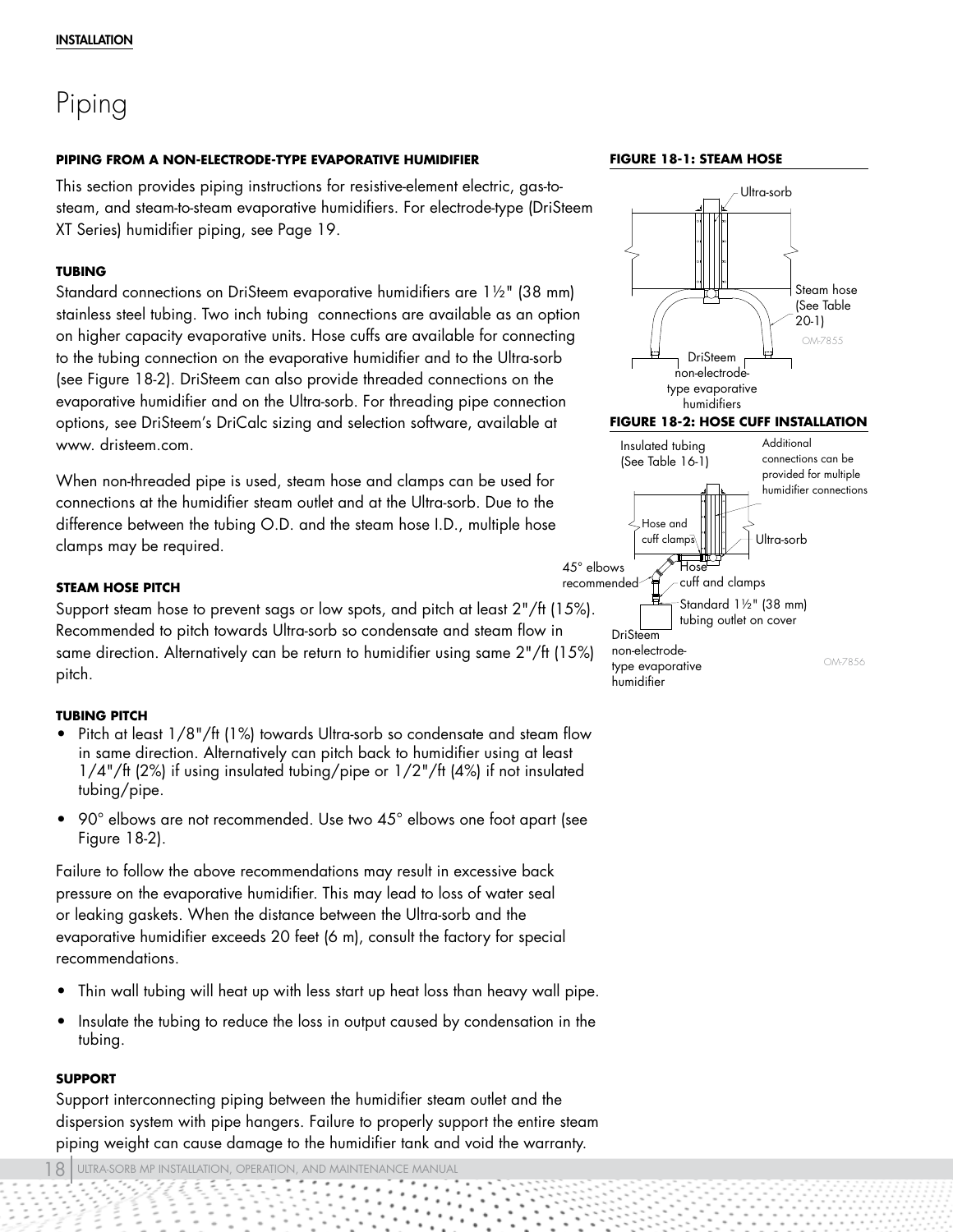## <span id="page-20-0"></span>Piping

### **STEAM FROM AN ELECTRODE-TYPE EVAPORATIVE HUMIDIFIER**

#### **TUBING**

Standard steam hose connects to DriSteem electrode steam humidifier cylinders (XT series) and to the Ultra-sorb steam inlet directly or with a stainless steel adaptor. Hose cuffs are also available for connecting tubing. If specified when ordered, DriSteem can provide a threaded connection on the Ultra-sorb steam inlet. For threading pipe connection options, see DriSteem's DriCalc sizing and selection software, available at www.dristeem.com.

Hose and clamps can be used for connections at the steam cylinder and at the Ultra-sorb. Due to the difference between the tubing O.D. and the steam hose I.D., multiple hose clamps may be required.

#### **STEAM HOSE PITCH**

Support steam hose to prevent sags or low spots, and pitch at least 2"/ft (15%) toward the Ultra-sorb panel.

#### **TUBING PITCH**

- Pitch at least 1/8" /ft (1%) toward the Ultra-sorb so condensate and steam flow in same direction.
- 90 $^{\circ}$  elbows are not recommended. Use two 45 $^{\circ}$  elbows one foot apart as shown in Figure [19](#page-20-1)-2.

Failure to follow the above recommendations may result in faults at the electrode-type humidifier. This may lead to erratic or stopped operation. When the distance between the Ultra-sorb and the evaporative humidifier exceeds 20 feet (6 m), consult the factory for special recommendations.

- Thin wall tubing will heat up with less start up heat loss than heavy wall pipe.
- Insulate the tubing to reduce the loss in output caused by condensation in the tubing.

## <span id="page-20-1"></span>**FIGURE 19-2: ULTRA-SORB MODEL MP IN A HORIZONTAL AIRFLOW WITH ELECTRODE-TYPE HUMIDIFIER**



#### Condensate drainage for all applications

Since Ultra-sorb panels operate with virtually zero internal pressure, condensate cannot be piped directly into a return main. It must be piped to a floor drain or into a condensate pump and returned to the steam source.

To prevent steam from escaping down the drain line, install a water seal or steam trap in the drain line. The water seal must be of sufficient height to contain the pressure in the humidifier.



**FIGURE 19-1: CONDENSATE DRAINAGE**

Open drain required.

Locate air gap only in spaces with adequate temperature and air movement to absorb flash steam; otherwise, condensation may form on nearby surfaces. Refer to governing codes for drain pipe size and maximum discharge water temperature.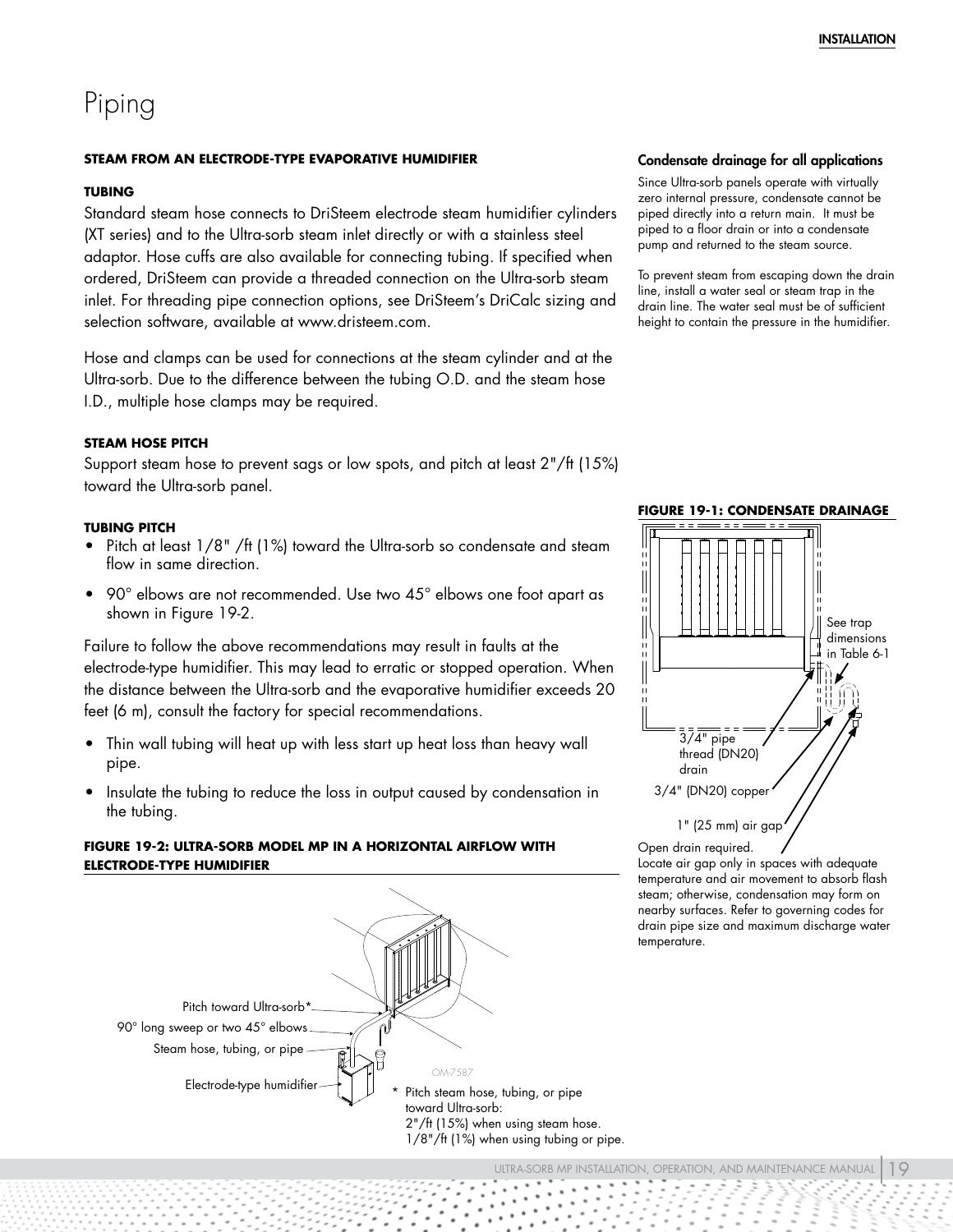# Piping

<span id="page-21-0"></span>

| Steam hose <sup>1</sup>                                                                                                                                                                                                                                                                                                                                                 |                                                                     |        |      |    |                    |                                                                                                                                                                              | Copper or stainless steel tubing |        |                                                                                                                                        |     |    |
|-------------------------------------------------------------------------------------------------------------------------------------------------------------------------------------------------------------------------------------------------------------------------------------------------------------------------------------------------------------------------|---------------------------------------------------------------------|--------|------|----|--------------------|------------------------------------------------------------------------------------------------------------------------------------------------------------------------------|----------------------------------|--------|----------------------------------------------------------------------------------------------------------------------------------------|-----|----|
|                                                                                                                                                                                                                                                                                                                                                                         | Maximum length <sup>2</sup><br>Hose I.D.<br><b>Maximum capacity</b> |        |      |    | <b>Tubing size</b> |                                                                                                                                                                              | Maximum capacity <sup>3</sup>    |        | Maximum developed<br>length <sup>4</sup>                                                                                               |     |    |
| inches                                                                                                                                                                                                                                                                                                                                                                  | <b>DN</b>                                                           | lbs/hr | kg/h | ft | m                  | inches                                                                                                                                                                       | <b>DN</b>                        | lbs/hr | kg/h                                                                                                                                   | ft  | m  |
| $1\frac{1}{2}$                                                                                                                                                                                                                                                                                                                                                          | 40                                                                  | 150    | 68   | 10 | 3                  | $1\frac{1}{2}$                                                                                                                                                               | 40                               | 150    | 68                                                                                                                                     | 20  | 6  |
| 2                                                                                                                                                                                                                                                                                                                                                                       | 50                                                                  | 250    | 113  | 10 | 3                  | 2                                                                                                                                                                            | 50                               | 220    | 100                                                                                                                                    | 30  | 9  |
|                                                                                                                                                                                                                                                                                                                                                                         |                                                                     |        |      |    |                    | 3 <sup>5</sup>                                                                                                                                                               | 80 5                             | 450    | 204                                                                                                                                    | 80  | 24 |
|                                                                                                                                                                                                                                                                                                                                                                         |                                                                     |        |      |    |                    | $4^{5}$                                                                                                                                                                      | 100 <sup>5</sup>                 | 750    | 340                                                                                                                                    | 100 | 30 |
|                                                                                                                                                                                                                                                                                                                                                                         |                                                                     |        |      |    | 5 <sup>5</sup>     | 125 <sup>5</sup>                                                                                                                                                             | 1400                             | 635    | 100                                                                                                                                    | 30  |    |
|                                                                                                                                                                                                                                                                                                                                                                         |                                                                     |        |      |    |                    | 6 <sup>5</sup>                                                                                                                                                               | 150 <sup>5</sup>                 | 2300   | 1043                                                                                                                                   | 100 | 30 |
| 1. Use DriSteem steam hose for best results. Other hose may have shorter<br>life and may cause foaming in the evaporating chamber resulting in<br>condensate discharge at the dispersion assembly. Do not use steam<br>hose for outdoor applications.<br>2. Maximum recommended length for steam hose is 10' (3 m). Longer<br>distances can cause kinking or low spots. |                                                                     |        |      |    |                    | 3. Insulate tubing to minimize loss of capacity and efficiency.<br>measured length, to account for fittings.<br>maximums. Consult factory.<br>5. Requires flange connection. |                                  |        | 4. Developed length of tubing equals measured length plus 50% of<br>Longer tubing lengths are possible at capacities lower than listed |     |    |

Note: Capacities and lengths in this table are for steam from a nonpressurized steam humidifier to a nonpressurized steam dispersion panel, and are based on total maximum pressure drop in hose or tubing of 5" wc (1250 Pa).

|                    |                             |           |                     |        | <b>Steam loss</b>                      |        |                             |     |
|--------------------|-----------------------------|-----------|---------------------|--------|----------------------------------------|--------|-----------------------------|-----|
| <b>Description</b> | Nominal hose or tubing size |           | <b>Noninsulated</b> |        | Insulated                              |        | <b>Insulation thickness</b> |     |
|                    | inches                      | <b>DN</b> | $\frac{1}{5}$       | kg/h/m | $\frac{1}{\text{b}}\frac{s}{\text{h}}$ | kg/h/m | inches                      | mm  |
| Hose               | $1\frac{1}{2}$              | 40        | 0.15                | 0.22   | N/A                                    | N/A    | N/A                         | N/A |
|                    | 2                           | 50        | 0.20                | 0.30   | N/A                                    | N/A    | N/A                         | N/A |
| Tubing             | $1\frac{1}{2}$              | 40        | 0.11                | 0.16   | 0.020                                  | 0.030  | 2.0                         | 50  |
|                    | $\overline{2}$              | 50        | 0.14                | 0.21   | 0.025                                  | 0.037  | 2.0                         | 50  |
|                    | 3                           | 80        | 0.20                | 0.30   | 0.030                                  | 0.045  | 2.5                         | 64  |
|                    | 4                           | 100       | 0.26                | 0.39   | 0.030                                  | 0.045  | 3.0                         | 76  |
|                    | 5                           | 125       | 0.31                | 0.46   | 0.035                                  | 0.052  | 3.0                         | 76  |
|                    | 6                           | 150       | 0.36                | 0.54   | 0.039                                  | 0.058  | 3.0                         | 76  |

٠

 $\ddot{\phantom{1}}$ 

٠

ij

ī,

 $\hat{\phantom{a}}$ 

 $\alpha$ 

ing and the control of the control of the control of the control of the control of the control of the control of the control of the control of the control of the control of the control of the control of the control of the Ţ

 $\frac{1}{2}$ 

 $1110$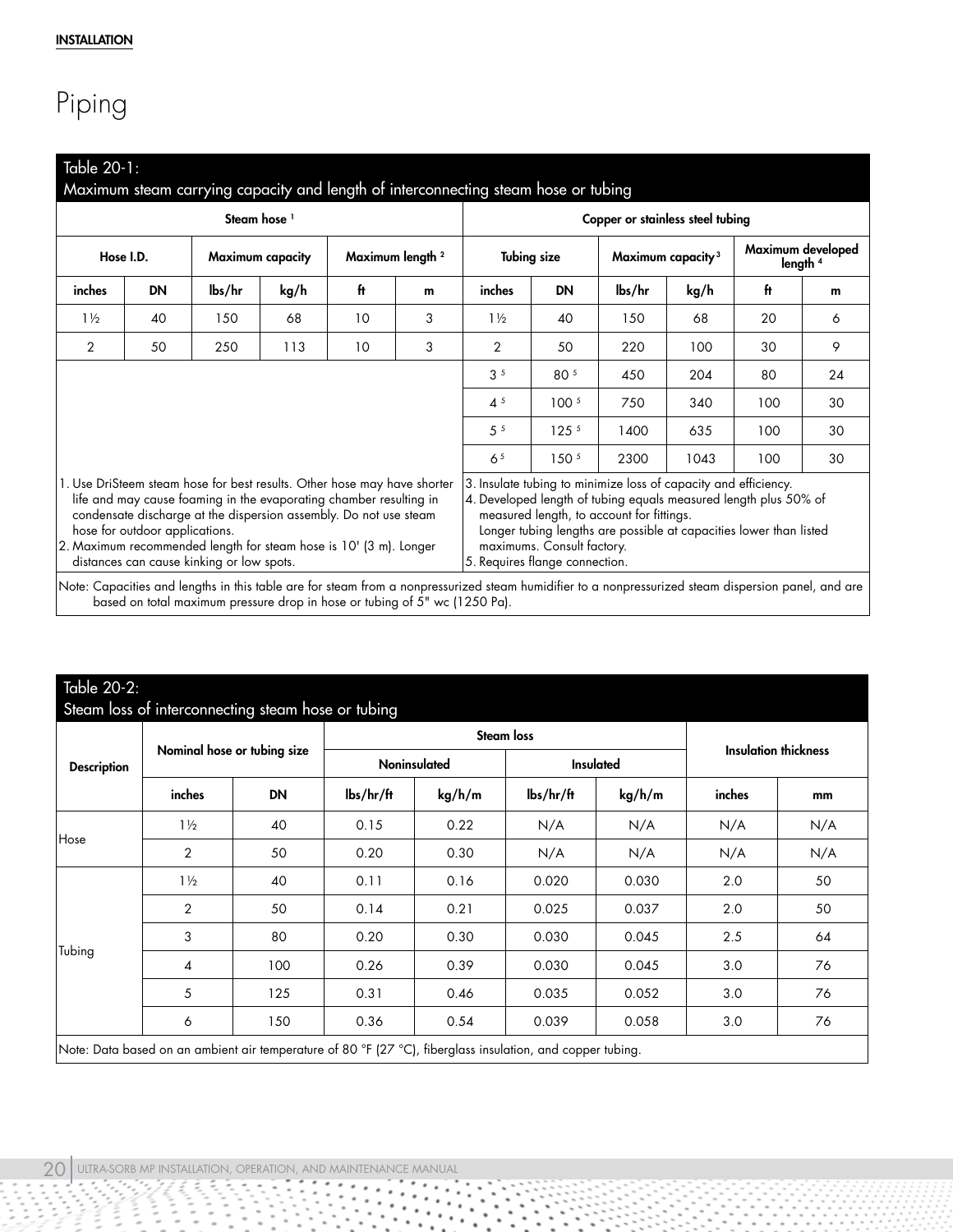## <span id="page-22-0"></span>Performance data

#### **NON-WETTING DISTANCE**

Non-wetting distance is the distance downstream from the leaving side of the steam dispersion assembly to the point where wetting will not occur. This distance is dependent on several application parameters. To determine your dispersion assembly's non-wetting distance, consult your system's design engineer or project documentation. Non-wetting distance can also be calculated using DriSteem's DriCalc sizing and selection application, available at www. dristeem.com. Note that your current design conditions may vary from conditions used for system design.

- Note that the rise in relative humidity (∆RH) between entering and leaving air has a direct bearing on the non-wetting distance. As the change in relative humidity (∆RH) increases, the non-wetting distance increases.
- Uneven airflow over the Ultra-sorb panel cross-section may result in nonuniform mixing of steam with air, which may adversely affect absorption distance.
- A small amount of duct air pressure loss will be present downstream from the Ultra-sorb panel, depending on air density, velocity, and tube spacing. See Table [21-](#page-22-2)1.

## CAUTION

## <span id="page-22-1"></span>Installing the Ultra-sorb panel upstream from filter media

Non-wetting distances described here do not apply when installing an Ultra-sorb panel upstream from filter media. If you must install upstream from filter media, consult DriSteem or your local DriSteem representative for recommendations.

<span id="page-22-2"></span>

|                       | Table 21-1:<br>Ultra-sorb air pressure loss |      |           |                     |           |        |  |  |
|-----------------------|---------------------------------------------|------|-----------|---------------------|-----------|--------|--|--|
|                       | Duct air velocity                           |      |           | <b>Tube spacing</b> |           |        |  |  |
|                       | (55 °F at sea level)                        |      | 3"        | 75 mm               | 6"        | 150 mm |  |  |
|                       | fpm                                         | m/s  | <b>WC</b> | Pa                  | <b>WC</b> | Pa     |  |  |
|                       | 500                                         | 2.54 | 0.020     | 5.1                 | 0.004     | 1.1    |  |  |
| Uninsulated tubes     | 1000                                        | 5.08 | 0.082     | 20.5                | 0.017     | 4.2    |  |  |
|                       | 1500                                        | 7.62 | 0.175     | 43.8                | 0.038     | 9.5    |  |  |
|                       | fpm                                         | m/s  | <b>WC</b> | Pa                  | <b>WC</b> | Pa     |  |  |
|                       | 500                                         | 2.54 | 0.033     | 8.3                 | 0.005     | 1.3    |  |  |
|                       | 1000                                        | 5.08 | 0.121     | 30.2                | 0.020     | 5.1    |  |  |
| High-efficiency tubes | 1500                                        | 7.62 | 0.237     | 59.2                | 0.046     | 11.5   |  |  |

Notes:

• Ultra-sorb panels with 9" (225 mm) or 12" (300 mm) tube spacings have no measurable air pressure loss.

• Use DriSteem's DriCalc sizing and selection application to calculate your specific air pressure loss.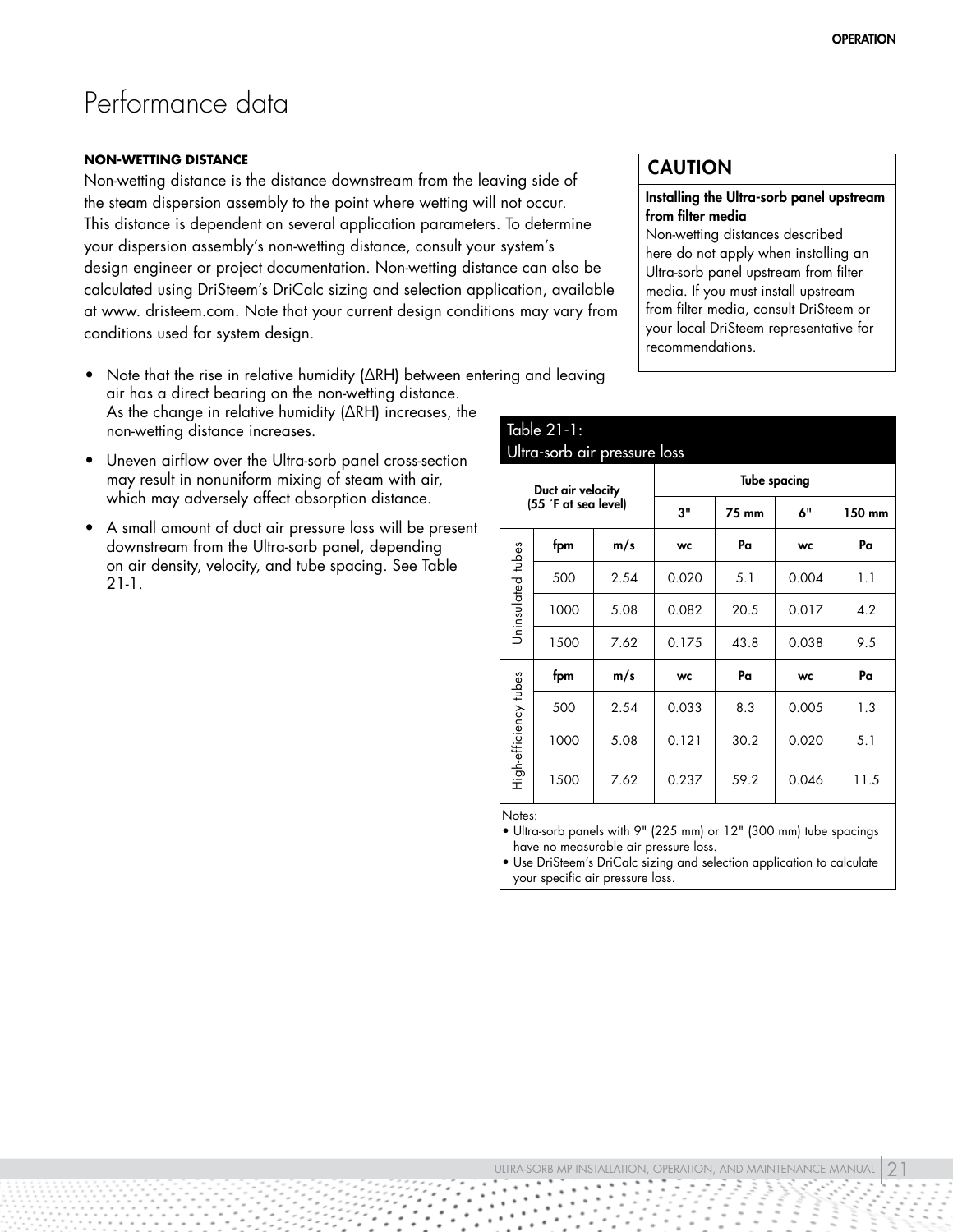## <span id="page-23-0"></span>**Controls**

## **AIRFLOW PROVING SWITCH**

An air flow proving switch should be used to prevent the steam valve from opening if air is not moving in the duct.

## **HIGH LIMIT HUMIDISTAT**

To prevent over saturation when duct air is cooler than 70 °F (21 °C), use a high limit (duct mounted) humidistat (Figure [15-](#page-16-1)1). Mount it 10' to 15' (3 to 4.5 m) downstream from the Ultra-sorb panel, and set it at 80 to 90% RH.

## **FIGURE 22-1: ULTRA-SORB MODEL MP TYPICAL CONTROL WIRING**

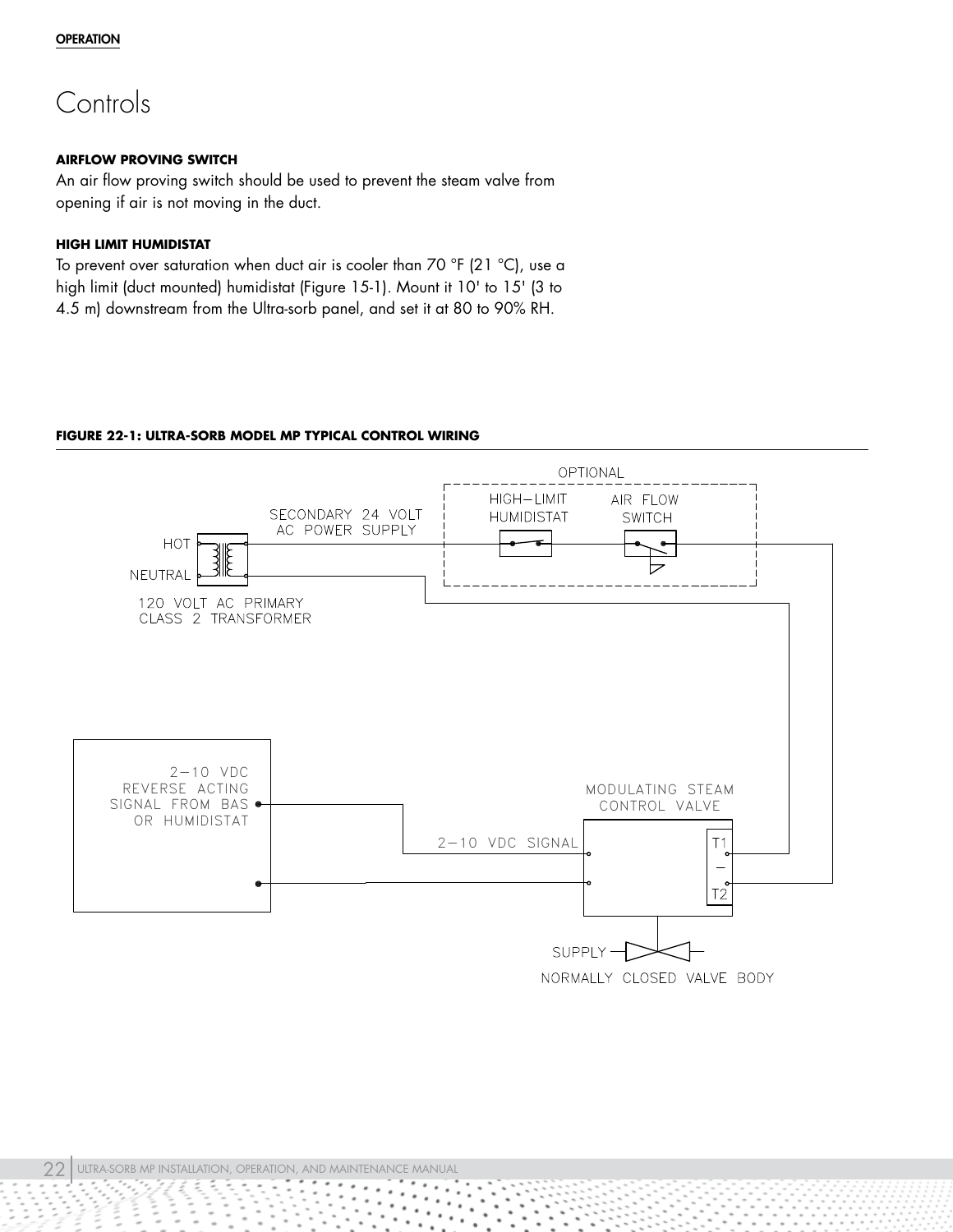## <span id="page-24-0"></span>Startup

- 1. Turn on humidification steam to the Ultra-sorb supply header:
	- Pressurized steam: Open the modulating steam valve.
	- Evaporative humidifier: Follow the startup instructions in the humidifier's Installation, Operation, and Maintenance Manual.
- 2. Check for piping leaks.
- 3. See "Steam traps" on page [24](#page-25-1).
- 4. Check the dispersion tubes for leaks.
- 5. Ensure that the dispersion tubes are oriented with the tubelets at a right angle to the airflow. See Figure [14](#page-15-0)-1.
- 6. Check for any other leaks from steam and drain connections.
- 7. Ensure that the P-traps are operating.
	- At the beginning of the season, ensure there is a stream of water from condensate drain when operating.
		- 1. If not, verify P-trap is not blocked.
		- 2. If steam is blowing out of the P-trap, it needs to be primed.
		- 3. Verify the P-trap is tall enough to contain panel operating pressure (see page [15](#page-16-1) or [17](#page-18-1)).
		- 4. Duct static pressure > 2.5" ( 63.5 mm) wc may require a taller P-trap.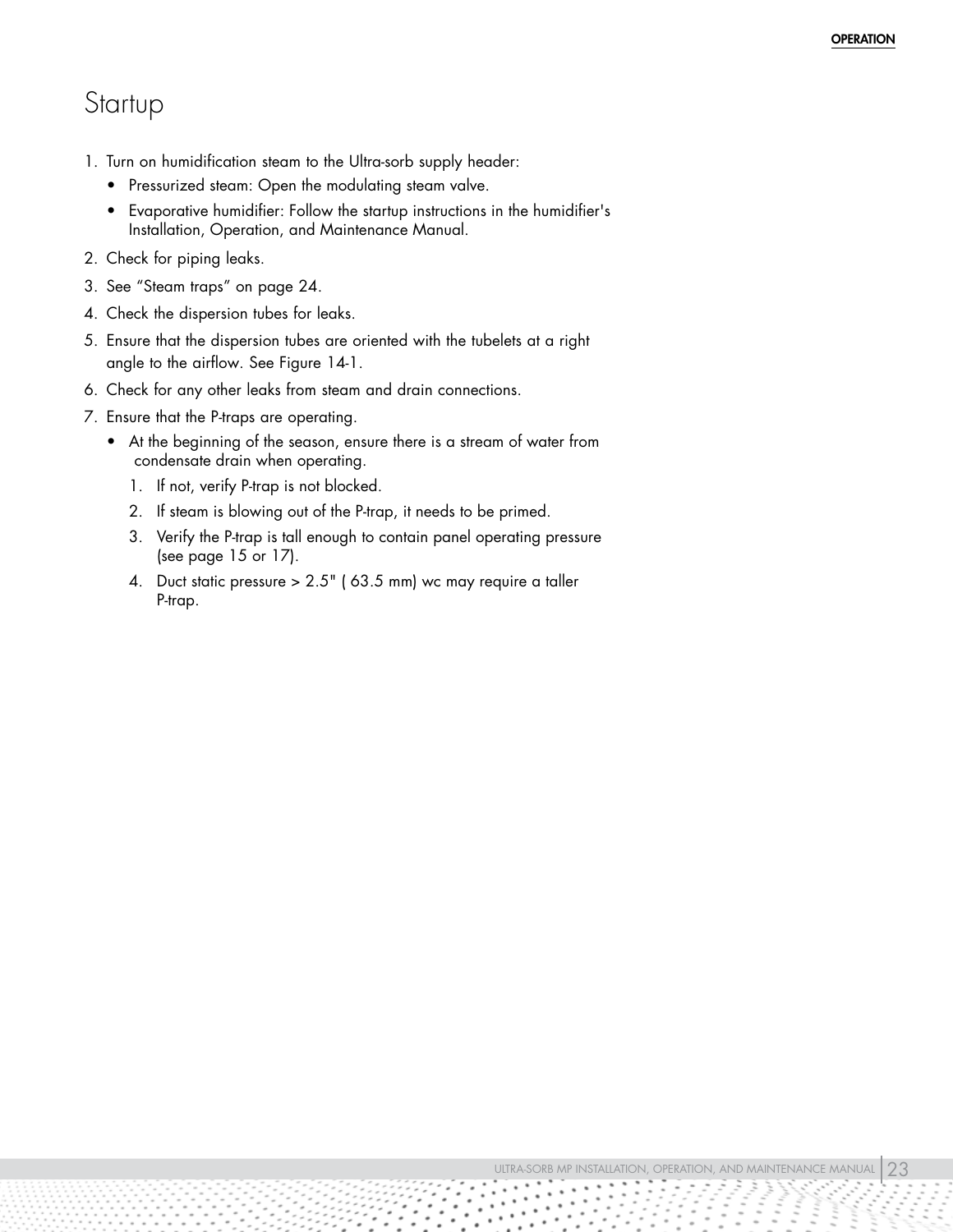## <span id="page-25-0"></span>Inspecting and servicing components

### **STRAINER**

Inspect the strainer screen at least twice during the first year. If fouled, inspect it more frequently.

## <span id="page-25-1"></span>**STEAM TRAPS ON MAIN STEAM SUPPLY**

At least twice a year verify that steam traps are functioning properly. A blocked steam trap is cold. A "blowing" steam trap is hot and noisy, and the discharge pipe from it is hot for 30 feet. A properly operating steam trap is hot and makes noise at intervals, and the discharge pipe is progressively cooler beginning at the trap.

### **VALVES**

• Electric modulating:

Inspect annually to be sure that the valve operates freely and closes off steam tightly and the stem packing is not leaking.

Pneumatic:

Inspect annually to be sure the valve closes off steam tightly, the stem packing is not leaking steam, and the diaphragm in the actuator is not leaking air.

### **HIGH-EFFICIENCY TUBES**

- If the insulating material gets dirty or smudged, gently clean it with a damp cloth and a solution of soapy water or diluted non-toxic, biodegradable cleaner/degreaser.
- Do not clean the insulating material with a pressure washer. The direct spray could cause damage.
- If using a torch in the vicinity of the dispersion panel, keep the flame away from the insulating material to avoid damage.
- PVDF is inherently resistant to UV light. Indirect, low-intensity UV-C light from germicidal lamps will not cause the insulating material to degrade.
- Do not tighten mounting clamps or fasteners to any part of the dispersion tube.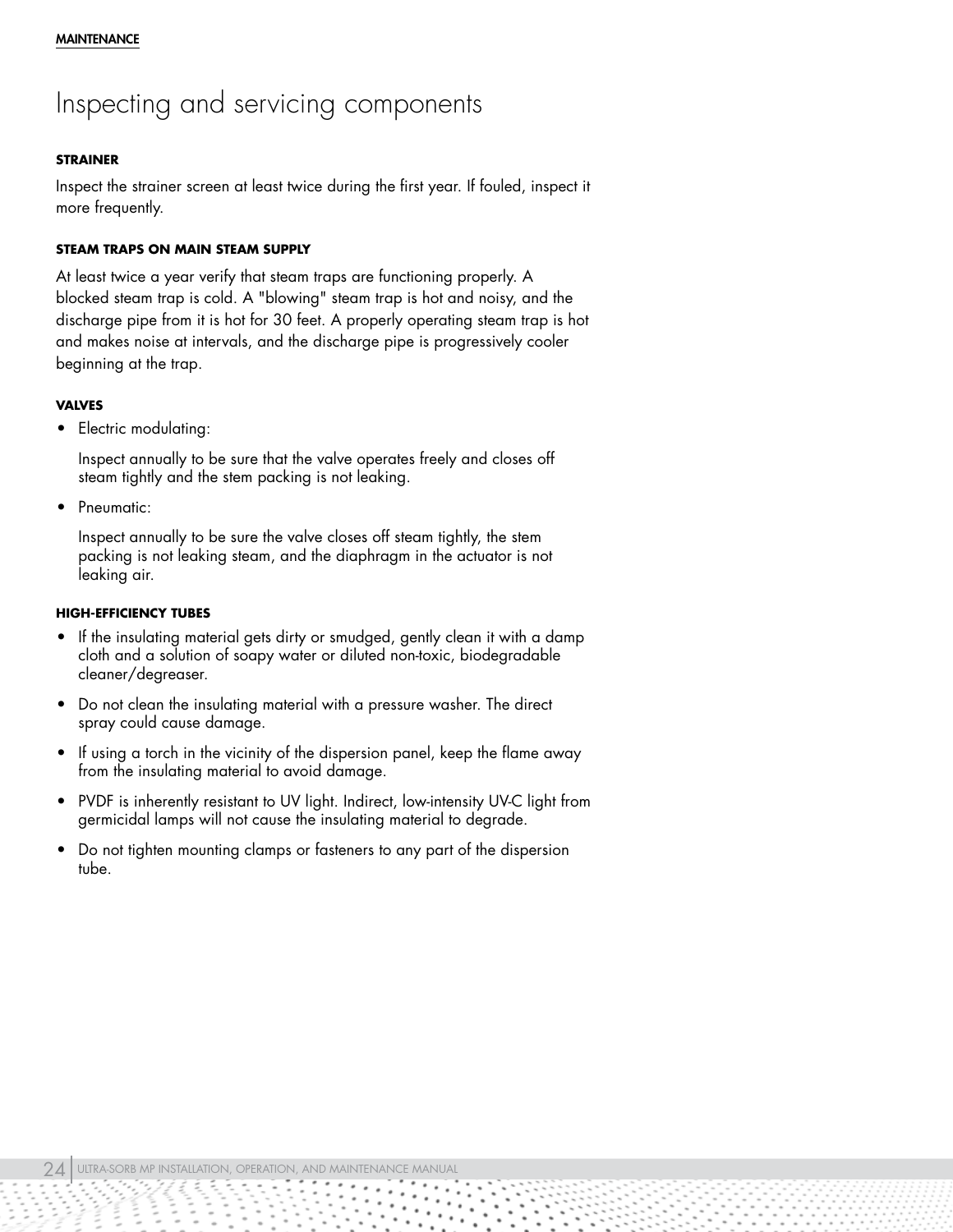## <span id="page-26-0"></span>Replacing Ultra-sorb Model MP dispersion tubes

## **REMOVING A DISPERSION TUBE FROM AN ULTRA-SORB PANEL**

A dispersion tube may need to be removed for access to an adjacent coil, or because of tube damage or upgrade to an insulated tube. See page [3](#page-4-0) for how to install a dispersion tube.

- 1. Apply soapy water around the tube grommet to ease turning and removal of the dispersion tube.
- 2. Loosen the jam nut from the tube nut at top of the tube. Rotate the tube off the top frame assembly bolt (about 4 rotations of the tube).
- 3. Press downward on the tube so to clear bolt at top of frame.
- 4. Move the tube to a slight angle so that it does not interfere with top frame of Ultra-sorb Model MP panel.
- 5. Pull the tube out from the rubber grommet.
- 6. If the grommet shows any sign of wear or damage, replace it before reinstalling the dispersion tube. See Table [29](#page-30-0)-1 for replacement parts. Note: Grommets are provided with replacement tubes.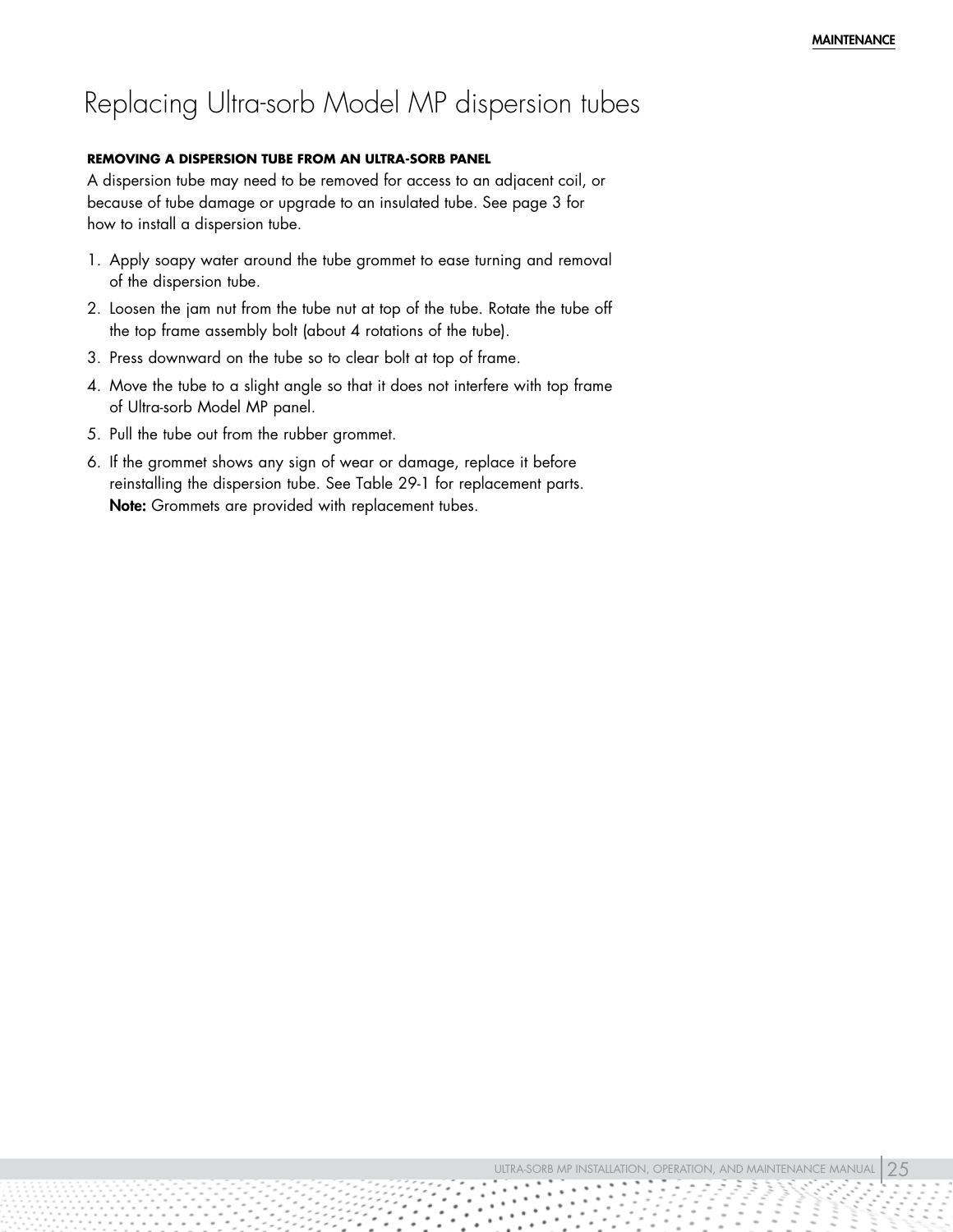# <span id="page-27-0"></span>Troubleshooting

| Table 26-1:                               |                                                                                                                 |                                                                                                                                                                                                                                                                                                                                                                                                       |
|-------------------------------------------|-----------------------------------------------------------------------------------------------------------------|-------------------------------------------------------------------------------------------------------------------------------------------------------------------------------------------------------------------------------------------------------------------------------------------------------------------------------------------------------------------------------------------------------|
| Ultra-sorb Model MP troubleshooting       |                                                                                                                 |                                                                                                                                                                                                                                                                                                                                                                                                       |
| Problem                                   | <b>Possible cause</b>                                                                                           | Action                                                                                                                                                                                                                                                                                                                                                                                                |
| Humidifier discharges<br>water in duct    | • Steam main overloaded with water due<br>to boiler discharging water with steam<br>(priming)                   | • Locate cause of priming and correct.                                                                                                                                                                                                                                                                                                                                                                |
|                                           | • P- trap not draining properly                                                                                 | • Replace or clean trap as required.<br>· If condensate return main is overloaded, find an<br>alternative method for draining.                                                                                                                                                                                                                                                                        |
|                                           | • Humidifier improperly piped                                                                                   | • Correct the piping as shown on Page 6. Steam inlet<br>should be at center off the header and condensate outlet<br>at the bottom of the assembly.                                                                                                                                                                                                                                                    |
|                                           | • Surges of condensate in steam supply due<br>to condensate collecting at low, undripped<br>point in steam main | · Install drips and steam traps as required. See Page 6.                                                                                                                                                                                                                                                                                                                                              |
|                                           | • Inadequate main steam trap capacity                                                                           | • Replace with larger trap.                                                                                                                                                                                                                                                                                                                                                                           |
| Humidity exceeds<br>setting of humidistat | • Control valve not fully closing                                                                               | • Foreign matter holding valve open; clean valve.<br>• Check signal and power to valve.<br>• Valve steam packing too tight; loosen and/or replace<br>packing.<br>• Steam pressure exceeds close-off rating of valve spring;<br>replace actuator or valve spring with one that is<br>compatible with the higher steam pressure.<br>· Valve installed backwards; re-install.<br>• Adjust valve linkage. |
|                                           | • Faulty or inaccurately placed humidity<br>controller                                                          | • Replace controller or relocate per catalog<br>recommendations.                                                                                                                                                                                                                                                                                                                                      |
|                                           | • Poor location of control components                                                                           | • Relocate per catalog recommendations.                                                                                                                                                                                                                                                                                                                                                               |
|                                           | • Incompatible control components                                                                               | • Replace per specified recommendations.                                                                                                                                                                                                                                                                                                                                                              |
|                                           | • Automatic valve is hunting                                                                                    | • Humidifier capacity is oversized; change to smaller valve.<br>• Pressure reducing valve is not accurately controlling steam<br>pressure; repair or replace.<br>• Boiler pressure is swinging too widely; adjust.                                                                                                                                                                                    |
|                                           | · Excessive outside air volume                                                                                  | • Check fans, dampers, VAV, etc. See formula below.<br>Mixed Air Inlet formula: (% outside air x moisture content)<br>+ (% return air x moisture content)<br>= mixed air inlet in lbs/100 cfm<br>(kg/100 m3/h)                                                                                                                                                                                        |
| Control system                            | • Incorrect control voltage                                                                                     | • Replace transformer.                                                                                                                                                                                                                                                                                                                                                                                |
| malfunctioning                            | • Incorrect control signal                                                                                      | • Replace components.                                                                                                                                                                                                                                                                                                                                                                                 |
|                                           | • Improper wiring connections                                                                                   | • Rewire.                                                                                                                                                                                                                                                                                                                                                                                             |
|                                           | • Incorrect humidity sensor                                                                                     | • Replace.                                                                                                                                                                                                                                                                                                                                                                                            |
|                                           | • Humidity controller out of calibration                                                                        | • Recalibrate.                                                                                                                                                                                                                                                                                                                                                                                        |
| Air cannot absorb                         | • Humidifier operates when blower is off                                                                        | • Provide interlock.                                                                                                                                                                                                                                                                                                                                                                                  |
| steam quantity being<br>discharged        | • Valve is hunting                                                                                              | • See above.                                                                                                                                                                                                                                                                                                                                                                                          |
|                                           | • Air temperature in duct too low for steam<br>quantity being emitted                                           | • Raise duct air temperature.                                                                                                                                                                                                                                                                                                                                                                         |
| Humidifier is noisy                       | • Steam pressure too high                                                                                       | • Reduce pressure.                                                                                                                                                                                                                                                                                                                                                                                    |

٠ ٠

 $\bullet$  $\ddot{\phantom{1}}$  ٠

*Continued*

Ì È, i,

 $\sim$ 

Î,

 $\;$ 

 $\alpha$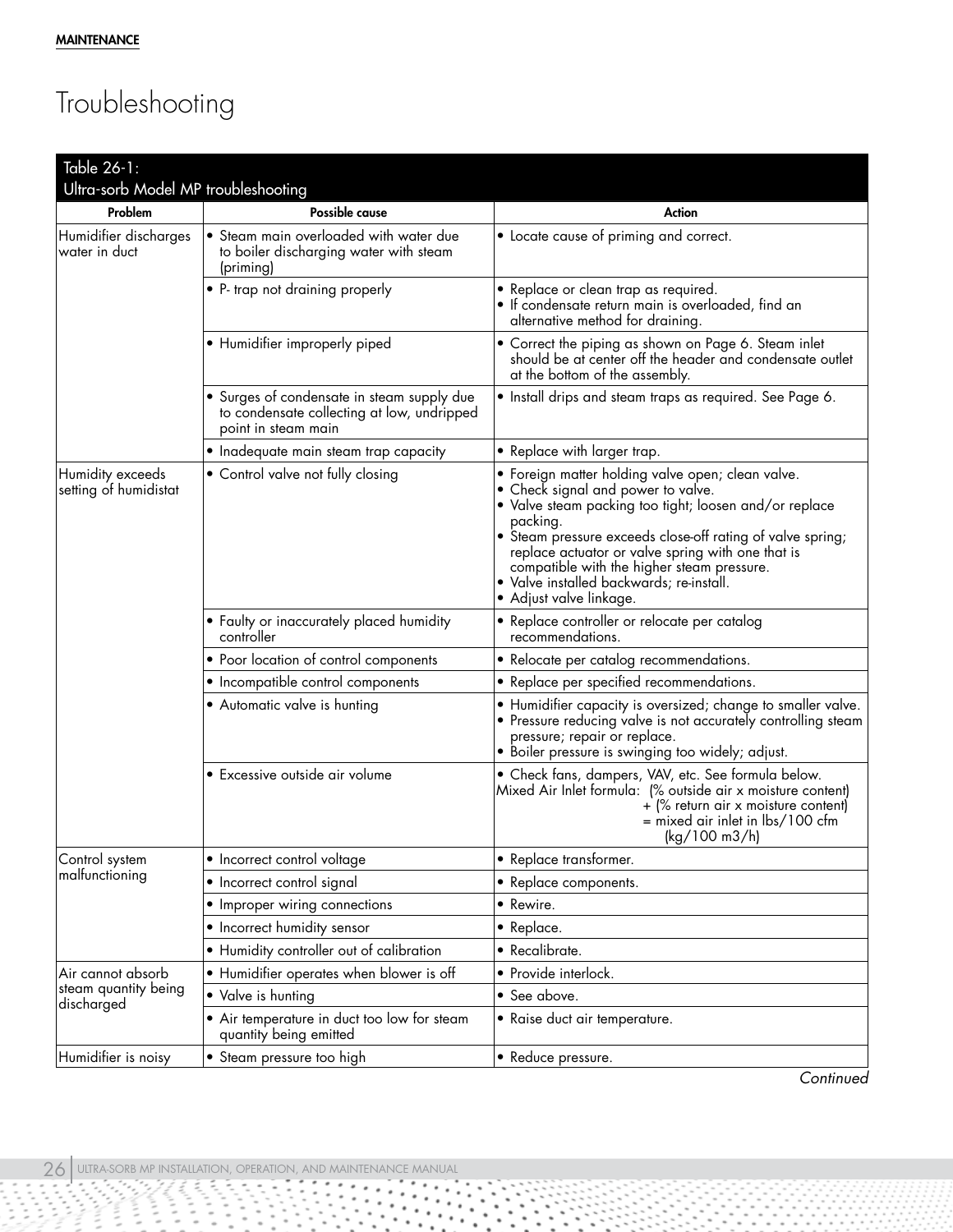# Troubleshooting

| Table $25 - 1$ :                |                                                                                                                |                                                                                                                                                                                                                        |  |
|---------------------------------|----------------------------------------------------------------------------------------------------------------|------------------------------------------------------------------------------------------------------------------------------------------------------------------------------------------------------------------------|--|
|                                 | Ultra-sorb Model MP troubleshooting (continued)                                                                |                                                                                                                                                                                                                        |  |
| Problem                         | Possible cause                                                                                                 | Action                                                                                                                                                                                                                 |  |
|                                 | Space humidity will not • Steam pressure too low                                                               | • Increase.                                                                                                                                                                                                            |  |
| rise to humidistat set<br>point | • Manual steam valve partially closed                                                                          | $\bullet$ Open.                                                                                                                                                                                                        |  |
|                                 | • Strainer screen partially clogged                                                                            | $\bullet$ Clean.                                                                                                                                                                                                       |  |
|                                 | · Boiler pressure too low                                                                                      | • Adjust control.                                                                                                                                                                                                      |  |
|                                 | • Pressure reducing valve not accurately<br>controlling steam pressure                                         | • Repair or replace.                                                                                                                                                                                                   |  |
|                                 | • Boiler pressure swinging too widely                                                                          | • Adjust controls.                                                                                                                                                                                                     |  |
|                                 | • Incorrect piping                                                                                             | • Repipe. See Page 6.                                                                                                                                                                                                  |  |
|                                 | · Undersized steam piping                                                                                      | • Replace.                                                                                                                                                                                                             |  |
|                                 | · Undersized humidifier                                                                                        | • Replace valve with larger capacity valve.<br>• Replace with larger humidifier.<br>• Add additional humidifier.                                                                                                       |  |
|                                 | • Automatic steam valve not fully opening                                                                      | • Valve packing is adjusted too tightly, loosen and/or<br>replace packing.<br>• Adjust valve linkage.<br>· Recalibrate humidistat.                                                                                     |  |
|                                 | • Electric control system malfunctioning                                                                       | • Change transformer.                                                                                                                                                                                                  |  |
|                                 | • Incorrect control circuit voltage                                                                            | • Replace component(s) to make all components compatible.                                                                                                                                                              |  |
|                                 | • Incorrect control signal                                                                                     | • Replace components.                                                                                                                                                                                                  |  |
|                                 | • Improper wiring                                                                                              | • Rewire.                                                                                                                                                                                                              |  |
|                                 | • Incorrect humidity sensor                                                                                    | • Replace sensor.                                                                                                                                                                                                      |  |
|                                 | • Humidity controller out of calibration or<br>malfunctioning                                                  | • Repair or replace.                                                                                                                                                                                                   |  |
|                                 | • Malfunctioning humidifier temperature switch • Replace or readjust.<br>not allowing humidifier valve to open |                                                                                                                                                                                                                        |  |
|                                 | • Pneumatic control system malfunctioning                                                                      | • Repair or replace.                                                                                                                                                                                                   |  |
|                                 | • Obstructed air line                                                                                          | • Remove obstruction.                                                                                                                                                                                                  |  |
|                                 | • Malfunctioning pneumatic temperature<br>switch                                                               | • Replace switch.                                                                                                                                                                                                      |  |
|                                 | • Air leak in actuator                                                                                         | • Repair or replace diaphragm.                                                                                                                                                                                         |  |
|                                 | · Compressed air pressure is too low                                                                           | · Adjust pressure.                                                                                                                                                                                                     |  |
| Condensate in duct              | • Foreign matter preventing valve from closing  • Clean or replace valve.                                      |                                                                                                                                                                                                                        |  |
|                                 | • Humidifier is mounted too close to internal<br>devices (dampers, turning vanes, etc.) in<br>duct             | • Move humidifier tubes to a point further upstream from<br>internal devices.<br>• Add more dispersion tubes for shorter non-wetting<br>distance. Consult DriSteem to determine the total number<br>of tubes required. |  |
|                                 | • Non-insulated duct passing through<br>unheated area (duct surface temperature too<br>low)                    | • Insulate ductwork.                                                                                                                                                                                                   |  |

Weblin 1999<br>Participation of the State State State State State State State State State State State State State State State<br>State State State State State State State State State State State State State State State State Sta  $\bullet$ 

 $\bullet$  $\bullet$  $\bullet$  $\bullet$ 

i. Ě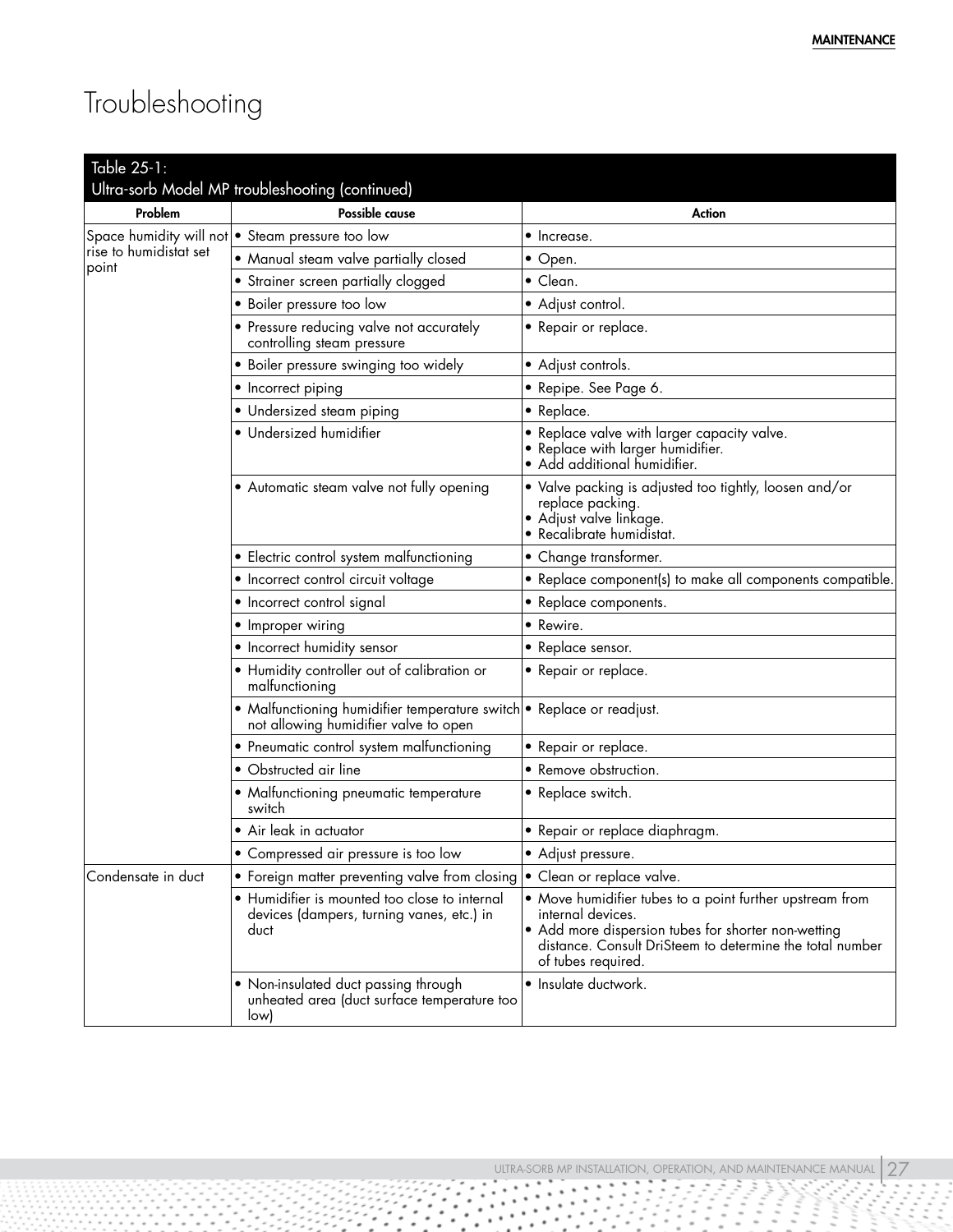# <span id="page-29-0"></span>Replacement parts

## **FIGURE 28-1: ULTRA-SORB MODEL MP REPLACEMENT PARTS**



Î  $\sum_{i=1}^N\frac{1}{i}$ 

ξ

Ì,  $\frac{1}{2}$ 

÷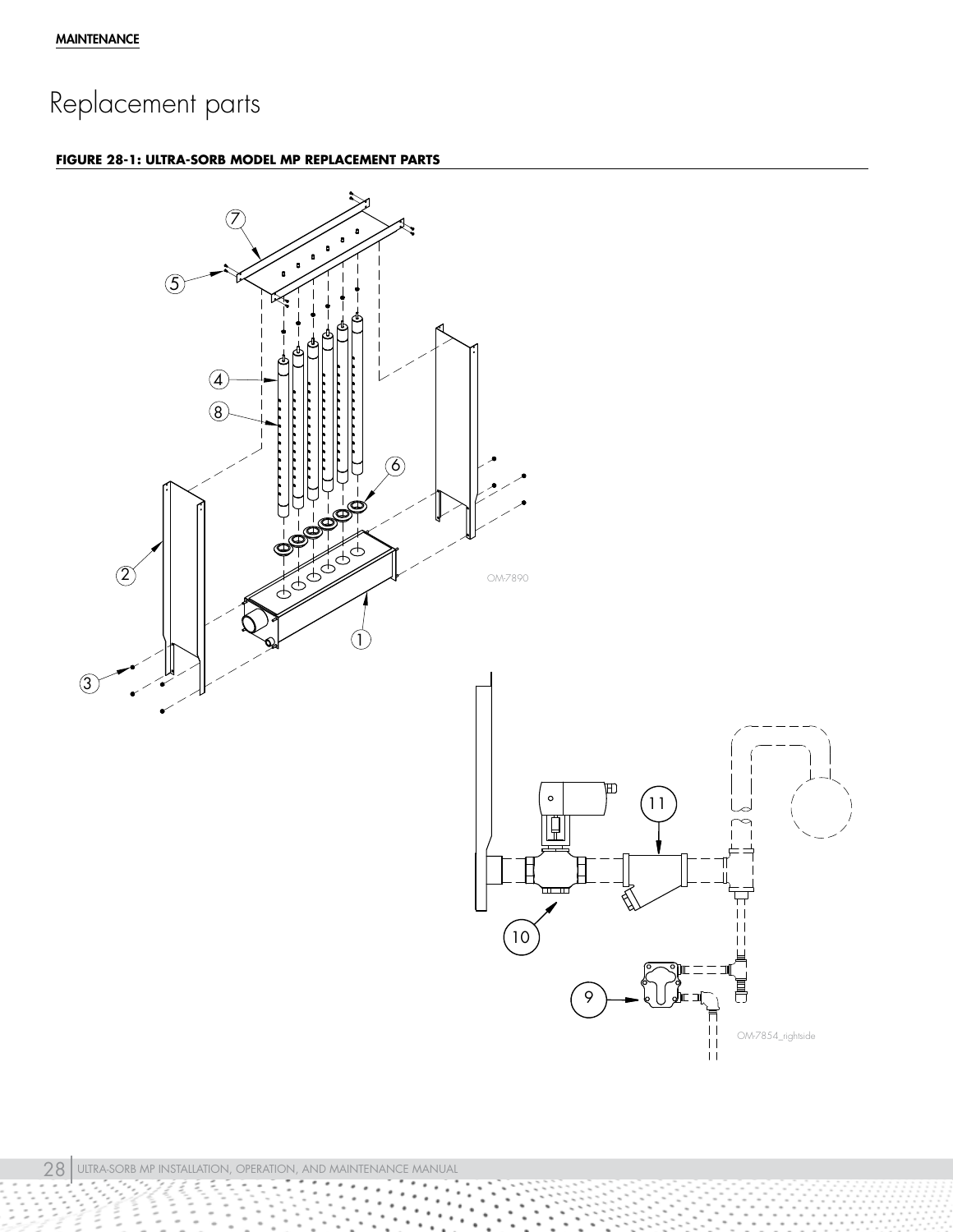# Replacement parts

## Note:

Consult factory for Ultra-sorb Model MP replacement parts.

<span id="page-30-0"></span>

| Table 29-1:<br>Ultra-sorb Model MP replacement parts |                                                                                  |                    |
|------------------------------------------------------|----------------------------------------------------------------------------------|--------------------|
| No.                                                  | <b>Description</b>                                                               | <b>Part number</b> |
| 1                                                    | Ultra-sorb Model MP header                                                       | Consult factory    |
| 2                                                    | Flange side Ultra-sorb Model MP                                                  | Consult factory    |
| 3                                                    | Nut lock 1/4" 20 UNC Hex Nylock SST                                              | 191172-010         |
|                                                      | Nut lock 1/4" 20 UNC Hex Nylock plated                                           | 191170-035         |
| $\overline{\mathcal{A}}$                             | 11/2" (38 mm) high-efficiency insulated dispersion tube                          | Consult factory    |
|                                                      | 11/2" (38 mm) high-efficiency non-insulated dispersion tube                      | Consult factory    |
|                                                      | 2" (50 mm) high-efficiency insulated dispersion tube                             | Consult factory    |
|                                                      | 2" (50 mm) high-efficiency non-insulated dispersion tube                         | Consult factory    |
| 5                                                    | Screw #8 32 x 3/8" PHL PNHD DRV Type F stainless steel (SST)                     | 191172-015         |
|                                                      | Screw #8 32 x 3/8" PHL PNHD Type F                                               | 191172-020         |
| 6                                                    | Grommet for 11/2" (38 mm) dispersion tube                                        | 405895-150         |
|                                                      | Grommet for 2" (50 mm) dispersion tube                                           | 405895-200         |
| 7                                                    | Frame top, Ultra-sorb Model MP, split over, 144" (3658 mm) width Consult factory |                    |
|                                                      | Frame top, Ultra-sorb Model MP, to 144" (3658 mm) width                          | Consult factory    |
| 8                                                    | Tubelet                                                                          | Consult factory    |
| 9                                                    | Steam trap                                                                       | Consult factory    |
| 10                                                   | Steam valve                                                                      | Consult factory    |
| 11                                                   | Strainer                                                                         | Consult factory    |